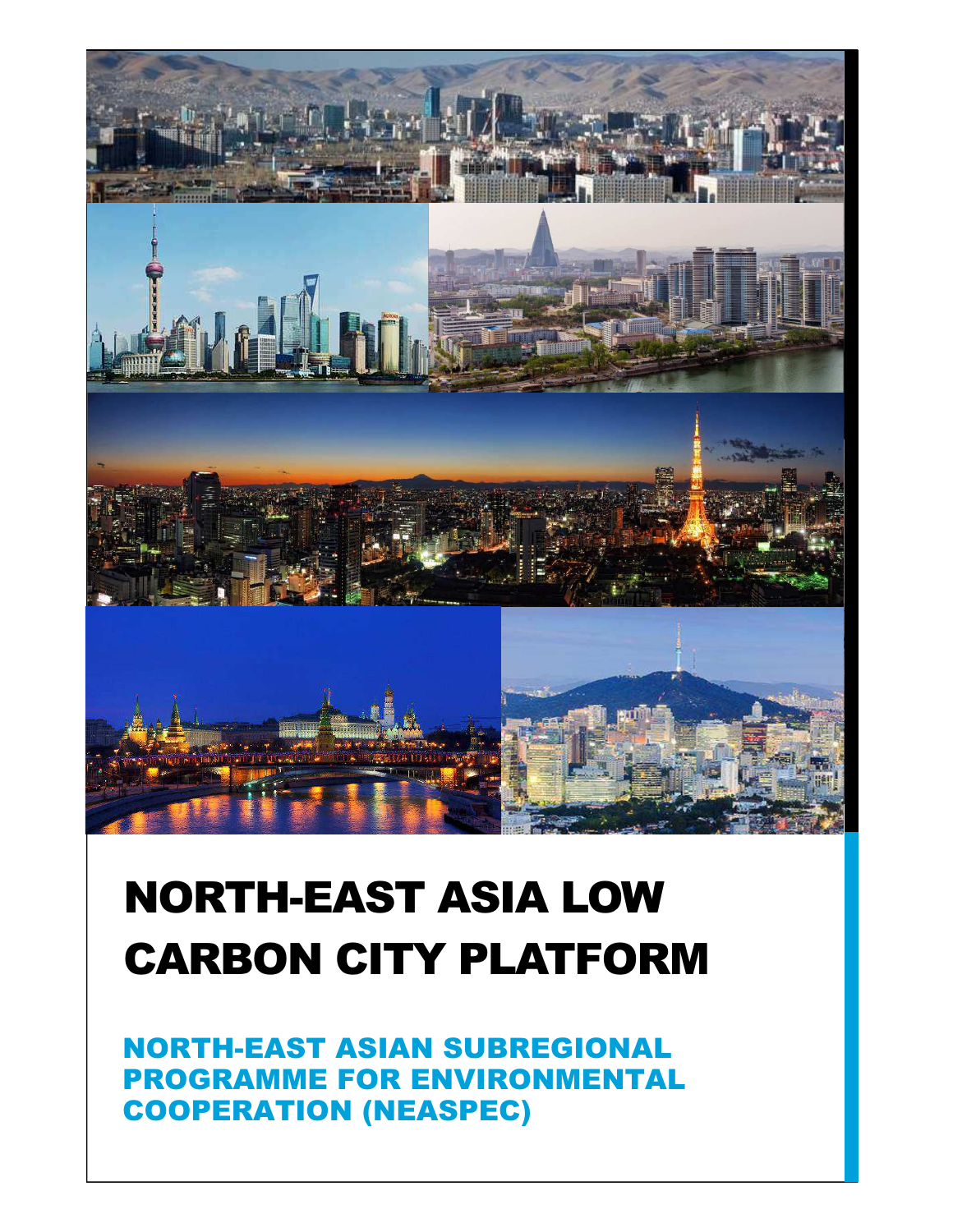# NORTH-EAST ASIA LOW CARBON CITY PLATFORM (NEA–LCCP)

### NORTH-EAST ASIAN SUBREGIONAL PROGRAMME FOR ENVIRONMENTAL COOPERATION (NEASPEC)

### CONTENTS

- **1 WHY DO LOW CARBON CITIES** MATTER IN NORTH-EAST ASIA?
- **2 LOW CARBON CITY DEVELOPMENT** IN NORTH-EAST ASIA
- **3 LOW CARBON CITY NETWORKS AND** PROGRAMMES
- 4 NORTH-EAST ASIA LOW CARBON CITY PLATFORM (NEA-LCCP)

### CALL FOR PARTICIPATING AGENCIES

UNESCAP East and North-East Asia (ENEA) Office, serving as the Secretariat of NEASPEC, prepared this paper to call for participating agencies for the NEA-LCCP.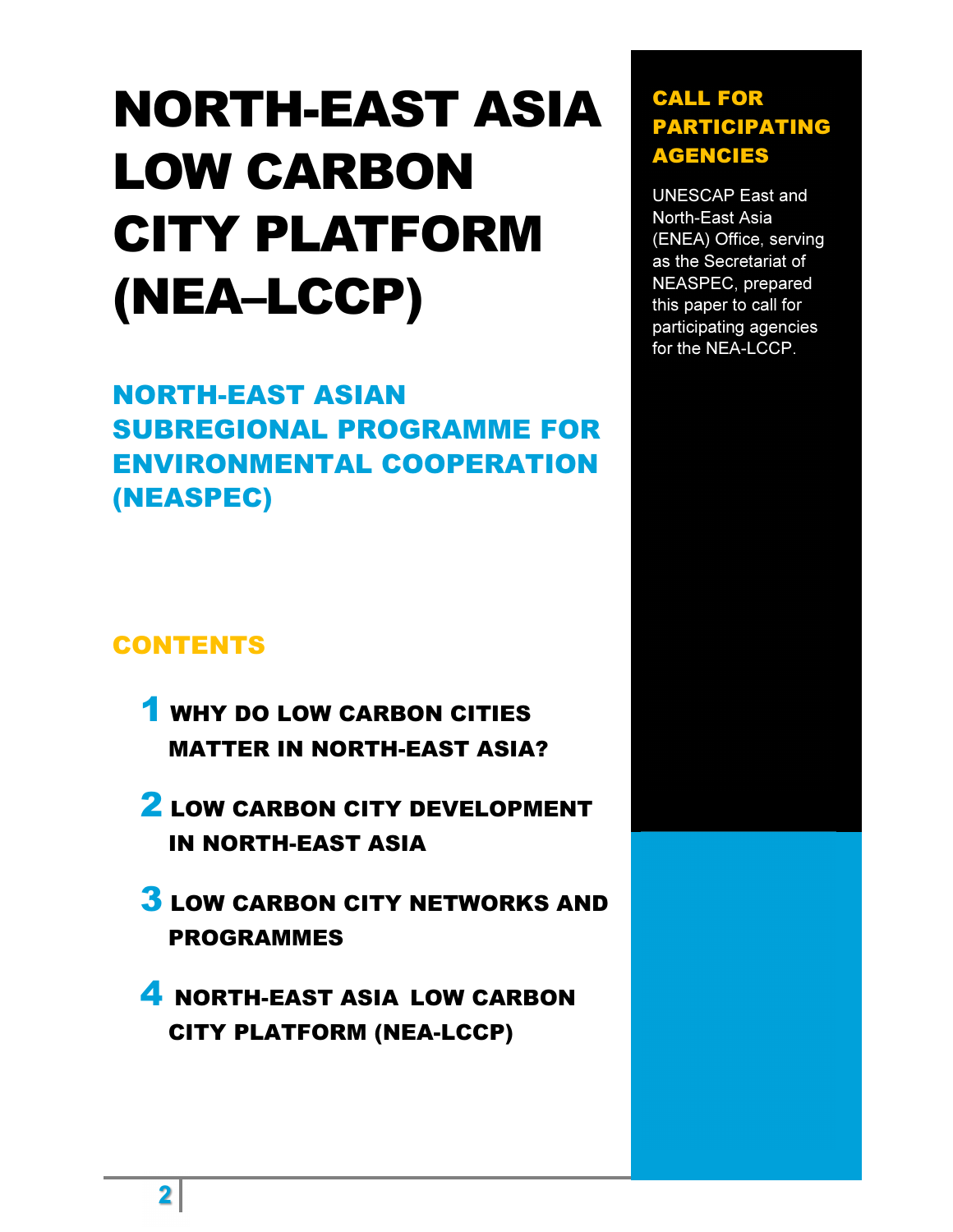# 1. WHY DO LOW CARBON CITIES MATTER IN NORTH-EAST ASIA?

North-East Asia (NEA) has a growing urban population which is expected to reach almost 1 billion in 2015 (Figure 1). The most notable urbanization in the recent decades has occurred in China where the urban share of total population exceeded 50 per cent in 2011 and the number of cities with more than 1 million inhabitants is expected to increase from 105 in 2015 to 148 in 2030. $^{\rm 1}$ 





This urban growth trend has significant environmental implications as urban areas, compared with rural, have higher levels of energy consumption per capita due to energy intensive infrastructure and lifestyle, thereby emitting more greenhouse gases (GHGs). North-East Asian countries in 2012 collectively contributed 31.8 per cent of global  $CO<sub>2</sub>$ emissions from fuel consumptions. $^3$  Considering the level of urbanization in North-East Asia and the relatively high level of energy consumption in cities, the global share of  $CO<sub>2</sub>$ emissions indicates the significant responsibilities and roles of North-East Asian cities in addressing climate change. At the same time, cities also have substantial potential in mitigating GHG emissions as the intensity of cities can make significant and quick changes when new approaches, policies and technologies are adopted. For GHG mitigation actions, cities can benefit from their proximity to the public, environmental issues and services, and economic activities as well as their relative flexibility in policy formulation. Urban population density can also be harnessed to attain quicker progress in lowering GHG emissions as behavioral and resource utilization changes can take place over a larger number of urban citizens.

 $\overline{a}$ 

<sup>1</sup> *World Urbanization Prospects (WUP) 2014, UNDESA: The number of urban population does not include those in the European part of the Russian Federation and non-NEASPEC members, i.e., Hong Kong, Macao and Taipei China.* 

<sup>2</sup> *WUP database, Percentage of Population at Mid-Year Residing in Urban Areas by Major Area, Region and Country, 1950-2050* 

<sup>3</sup> *Key world energy statistics 2014, IEA*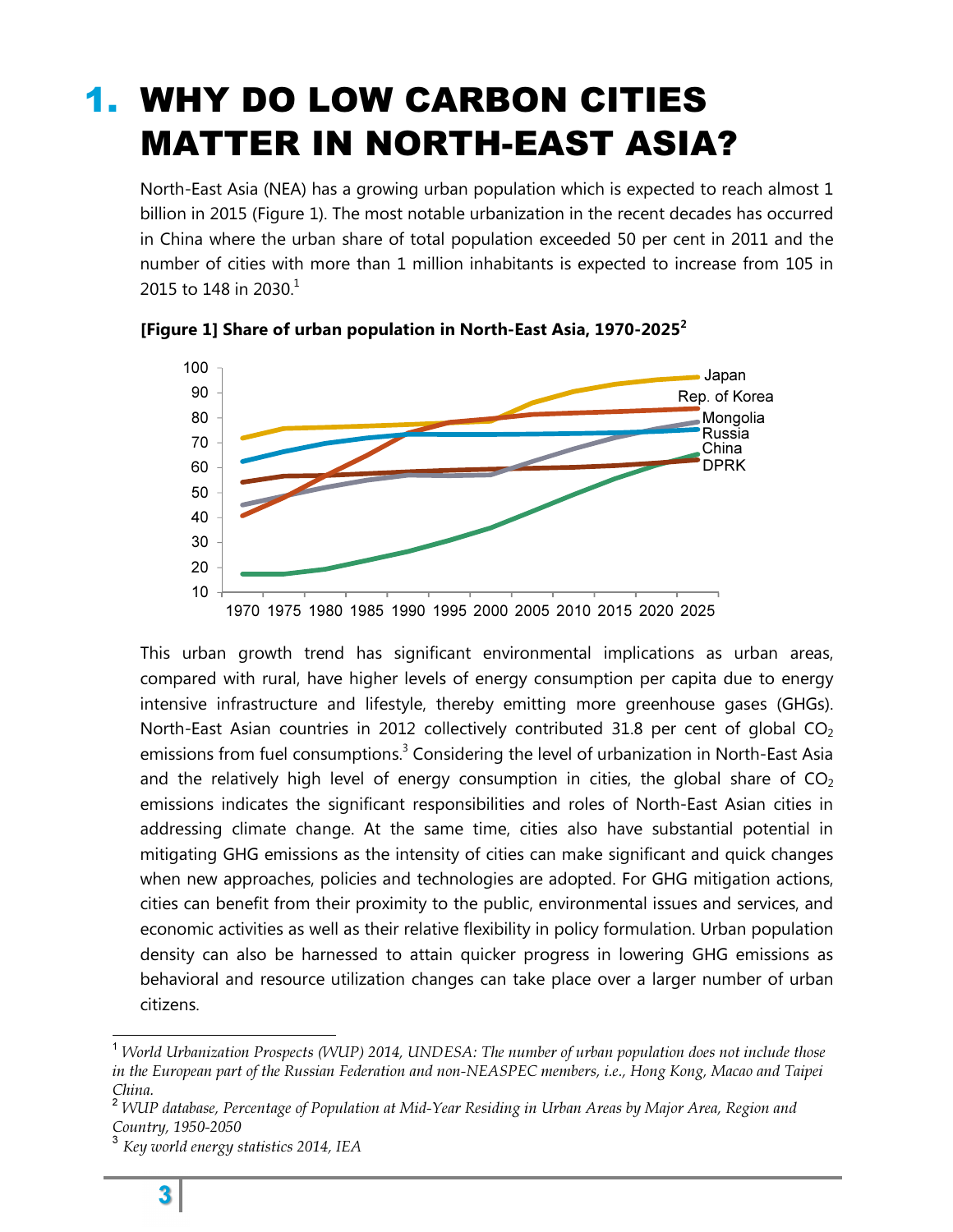# 2. LOW CARBON CITY DEVELOPMENT IN NORTH-EAST ASIA

North-East Asian countries, in particular, China, Japan and Republic of Korea, have recognized the significant potential in lowering carbon emissions through promoting green and low carbon city development and its related activities. Numerous initiatives, policies and programmes have been in place across different levels of governments, with each country taking a different approach. Meanwhile, a number of networks and programmes have been established across civil society and research institutions to support and accelerate this movement.

| <b>CHINA</b>                                                                                                                                                                                                | <b>JAPAN</b>                                                                                                                                                                                                                                                                                  | <b>REPUBLIC OF KOREA</b>                                                                                                                                                                                                                                              |  |  |  |  |  |  |  |
|-------------------------------------------------------------------------------------------------------------------------------------------------------------------------------------------------------------|-----------------------------------------------------------------------------------------------------------------------------------------------------------------------------------------------------------------------------------------------------------------------------------------------|-----------------------------------------------------------------------------------------------------------------------------------------------------------------------------------------------------------------------------------------------------------------------|--|--|--|--|--|--|--|
|                                                                                                                                                                                                             | POLICIES/ NATIONAL MEASURES RELATED TO LCC                                                                                                                                                                                                                                                    |                                                                                                                                                                                                                                                                       |  |  |  |  |  |  |  |
| 12th Five Year Plan targets:<br>• Energy intensity reduction by<br>16%<br>• Carbon intensity reduction by<br>17%                                                                                            | Bill of the Basic Act on Global<br><b>Warming Countermeasures</b><br>(2010)<br>Low-Carbon City Promotion Act<br>(2012)                                                                                                                                                                        | The Low Carbon, Green Growth<br>Basic Act (2010)<br>Urban Planning Guidelines for<br>Low-carbon Green Growth (2009)                                                                                                                                                   |  |  |  |  |  |  |  |
| <b>PROGRAMMES AND INITIATIVES</b>                                                                                                                                                                           |                                                                                                                                                                                                                                                                                               |                                                                                                                                                                                                                                                                       |  |  |  |  |  |  |  |
| Low Carbon Pilot Cities and<br>Provinces (2010, 2012)<br>Pilot Low Carbon Transportation                                                                                                                    | Eco-model City Programme<br>(2008)<br>Future City Initiative (2010)                                                                                                                                                                                                                           | Climate-model city and Eco-rich<br>City (2007)                                                                                                                                                                                                                        |  |  |  |  |  |  |  |
| System (2011)                                                                                                                                                                                               |                                                                                                                                                                                                                                                                                               |                                                                                                                                                                                                                                                                       |  |  |  |  |  |  |  |
| <b>GHG EMISSIONS REDUCTION GOALS IN SELECTED CITIES</b>                                                                                                                                                     |                                                                                                                                                                                                                                                                                               |                                                                                                                                                                                                                                                                       |  |  |  |  |  |  |  |
| Based on carbon intensity per GDP<br>Baoding: 35% (2010-2020)<br>Hangzhou: 50% (2005-2020)<br>Jilin: 60% (2005-2030)<br>Shenzhen: 45% (2005-2020)<br>Guiyang: 45% (2005-2020)<br>Tianjin: 15.5% (2010-2015) | Based on absolute reduction<br>target<br>Tokyo: 25% (2000-2020)<br>$\bullet$<br>Kyoto: 40% (1990-2030)<br>$\bullet$<br>Toyama: 30% (2005-2030)<br>$\bullet$<br>Kitakyushu: 30%<br>$\bullet$<br>$(2005 - 2030)$<br>Yokohama: 30% per<br>capita (2004-2025)<br>Minamata: 32%<br>$(2005 - 2020)$ | Based on absolute reduction<br>target or business as usual (BAU)<br>Seoul: 25% (2005-2020),<br>$\bullet$<br>30% (2005-2030)<br>Suwon: 20% (2005-2020)<br>$\bullet$<br>Gangneung: 49% (BAU,<br>2020)<br>Jeju: 41% (BAU, 2020)<br>$\bullet$<br>Gwangju: 40% (BAU, 2020) |  |  |  |  |  |  |  |

### [Table 1] National Policies Related to Low-Carbon Cities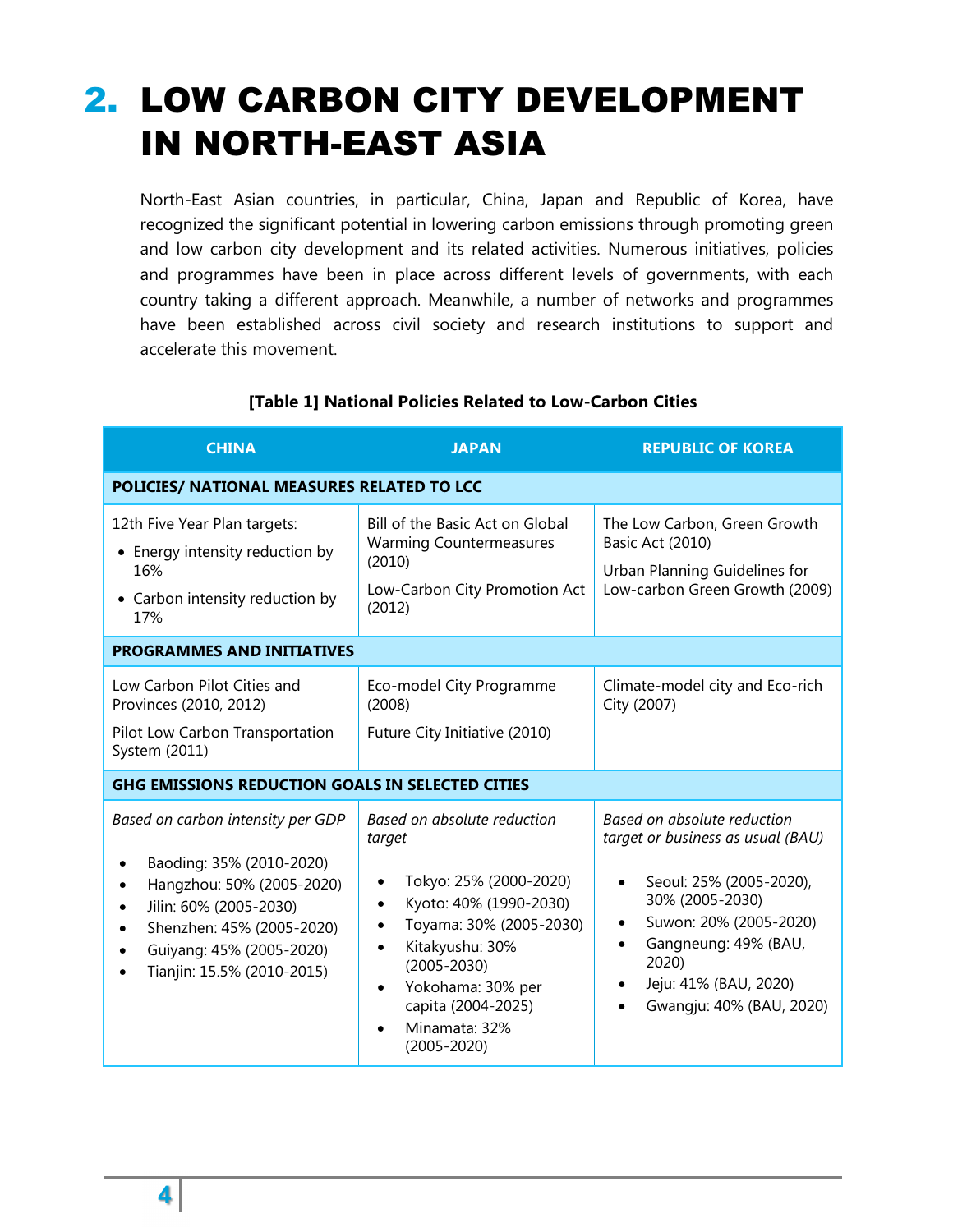### 2.1. CHINA

China has initiated national policies and targets that are closely related to LCC. These national policies and targets are often incorporated and implemented at the provincial level and below:

- The  $12^{th}$  Five Year Plan (12-5 Plan) lays out China's national approach and key targets on development, including the reduction of greenhouse gas emissions per unit of GDP by 40-50 per cent by 2020 (compared to 2005), reduction in energy intensity by 16 per cent and carbon intensity by 17 per cent by 2015.
- The National New Urbanization Plan (2014-2020) is a strategic plan which includes principles and goals of urbanization on social, infrastructure, economic and environmental aspects, with emphasis on green city development through addressing the areas of energy, buildings, transportation, consumption and lifestyle, etc.
- The 2014-2015 Energy Conservation and Emissions Reduction Low Carbon Development Implementation Plan detailed approaches and targets on reducing national emissions, such as targets on selected cities' vehicle emissions and green building construction.
- The Low Carbon Province and City Pilot Project involves developing low carbon development plans and their supporting policy measures, low carbon industrial and production strategy, greenhouse gas accounting mechanisms, green lifestyle models, etc. Its second phase launched in 2012 and expanded to a total of 42 cities and provinces across China.
- The Low Carbon Community Pilot Project launched in 2014 to promote low carbon development at the community-/district-level. Approximately a thousand pilot communities will participate by 2015.

### 2.2. JAPAN

Japan has also adopted a number of national initiatives:

- The Bill of the Basic Act on Global Warming Countermeasures, approved in 2010 by the Cabinet, specifies Japan's mid- and long-term targets to reduce 60-80 per cent of GHG emissions by 2050. It will be achieved through developing innovative technologies, mainstreaming existing advanced technologies, and promoting renewable energy and energy conservation so that the mechanisms can mature and drive toward a low carbon society throughout the nation.
- The Low-Carbon City Promotion Act aims to promote cross-sectoral emissions reductions through low carbon urban development and provides tax breaks for certified energy efficient buildings that reduce primary energy consumption. The Act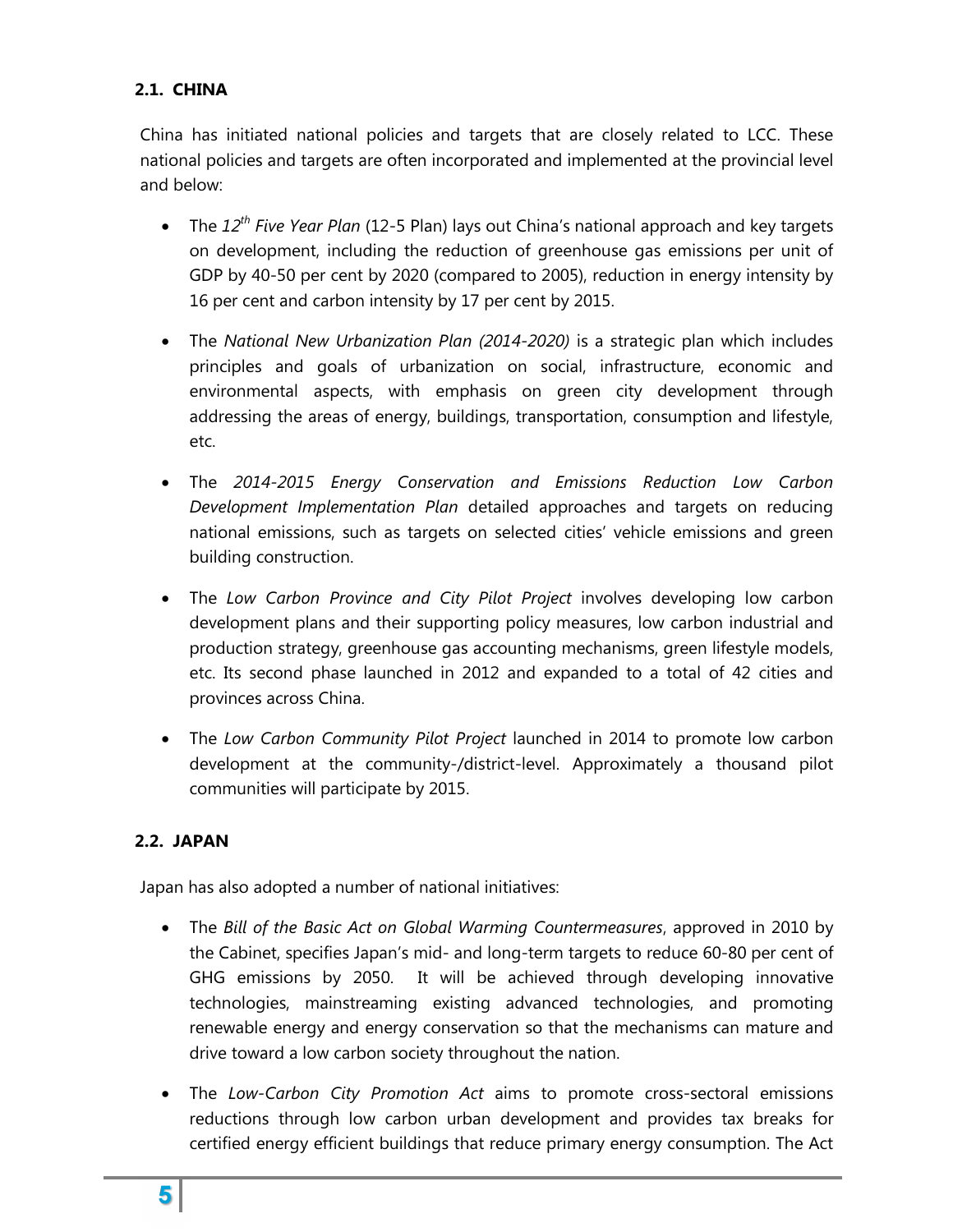also requires municipalities (including towns and villages) to formulate Low-Carbon City Development Plans.

- The Eco-model City Programme, active since 2008, aims to create a low carbon society by shifting from single innovations to collaborative social innovations via structural innovations in the social system. The comprehensive approach utilizes concerted low carbon efforts by cities and communities.
- The Future City Initiative, created in 2011, aims to create and disseminate the best practices of low carbon, green cities in Japan and abroad.

### 2.3. REPUBLIC OF KOREA

The Republic of Korea's efforts include a range of policies under the framework of green growth, from a national stimulus plan to local city initiatives:

- Under the concept of "low carbon, green growth" announced in 2008, seven cities were selected as EcoRich Cities focusing on the improvement of the city environment as well as on creating new jobs in energy, commuting, recycling, etc. This concept combines policies from various ministries to provide a comprehensive approach for the green growth of cities.
- The Urban Planning Guidelines for Low-Carbon Green Growth (2009) involves establishing standards, evaluations and countermeasures concerning the application of the concept of low carbon, green growth in urban planning.
- The Low Carbon, Green Growth Basic Act passed in 2010 requires local governments to set targets for energy saving and GHG emissions reductions. For example, Gangneung City, the first Low-Carbon Green Demonstration City designated by the Central Government, aims to reduce greenhouse gas emissions by 49 per cent based on BAU by 2020.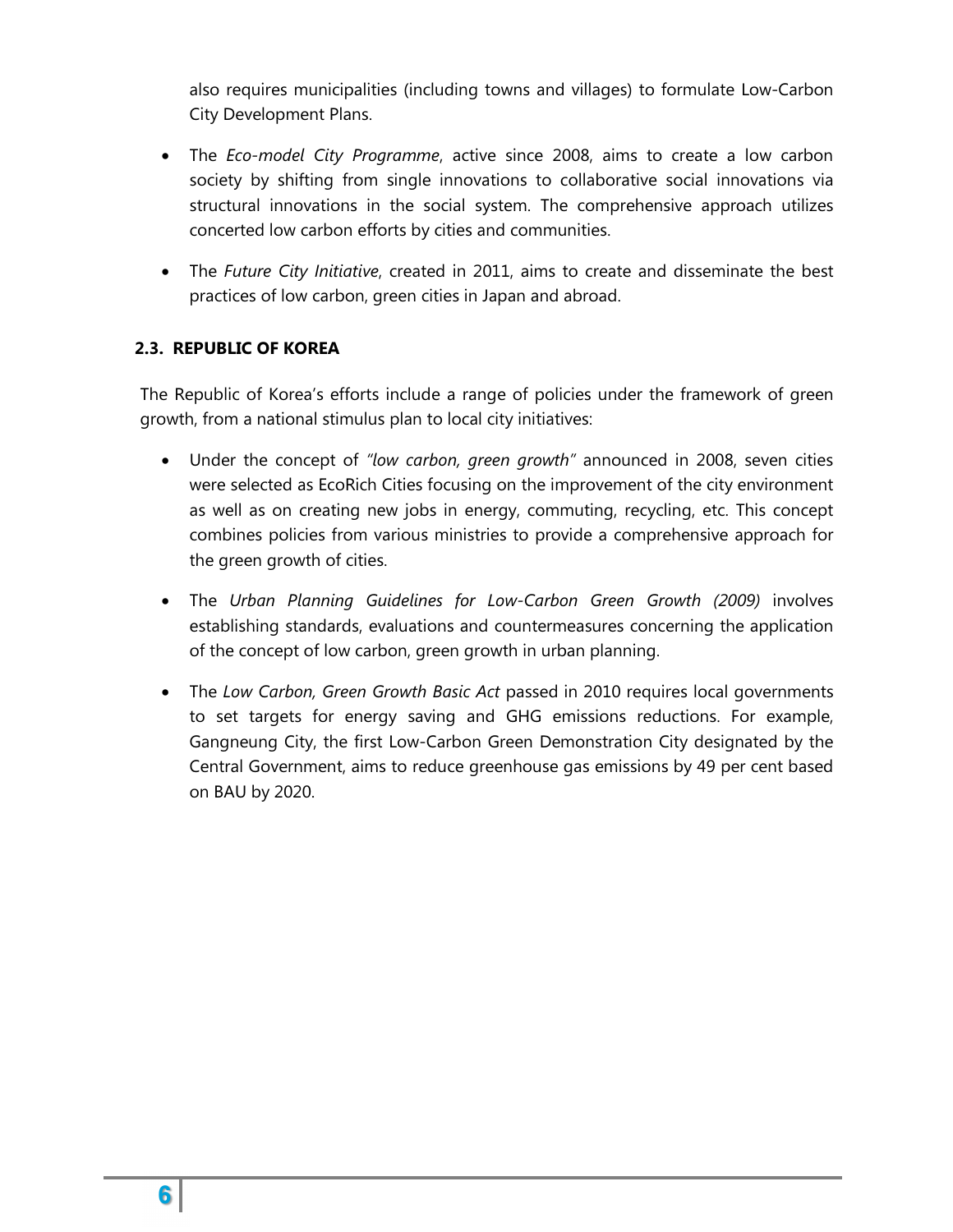# 3. LOW CARBON CITY NETWORKS AND PROGRAMMES

Numerous networks and programmes have been established to promote LCC development at global and regional levels.

### 3.1. GLOBAL AND REGIONAL CITY NETWORKS AND PROGRAMMES

At the global level, city networks are diverse in size and scope. In general they can be categorized by: (i) target audience, such as by size of cities; and (ii) thematic focus, which can be broad or specific. One of the largest and broadest networks of local governments in the world is the United Cities and Local Governments (UCLG). It works as an umbrella organization for cities and local and municipal associations and attempts to promote values, objectives and interests common to its member cities. Most other networks are more confined in size and focus. For instance, METROPOLIS, a network of large metropolitan areas, carries out projects within four categories of initiatives, including sustainability. Others such as Cities Alliance or the Rockefeller Foundation's 100 Resilient Cities Network, focus specifically on one theme such as inclusive urban development or urban resilience. Among these global networks, those dedicated mainly to LCC development include:

- ICLEI-Local Governments for Sustainability, a network of over 1,000 cities and towns that promotes local action for global sustainability and supports its members to become sustainable, low-carbon, resilient and resource-efficient
- C40 Cities Climate Leadership Group, a network of the world's megacities that aims to reduce greenhouse gas emissions and address climate risks
- World Mayors Council on Climate Change (WMCCC), an alliance of mayors and equivalent local leaders that advocates for enhanced engagement of local governments in multilateral efforts on climate change and other sustainability issues
- Urban Environmental Accords Members Alliance (UEAMA), a recently established network of 159 cities in 53 countries that are signatories to the Gwangju Initiative, an LCCfocused agenda that seeks to address climate change and sustainable urban development through cooperation and practical measures such as the Urban Clean Development Mechanism

Most networks are targeted at **municipal government members**. The synergy effect of these international networks is significant. Altogether, these networks represent much of the urban population in every region of the world. These city networks play an integral role in the exchange of information, knowledge and best practices; capacity-building; and the strengthening of local voices in the international arena. They are responsible for localizing international or regional policies and goals, fostering peer-to-peer learning, and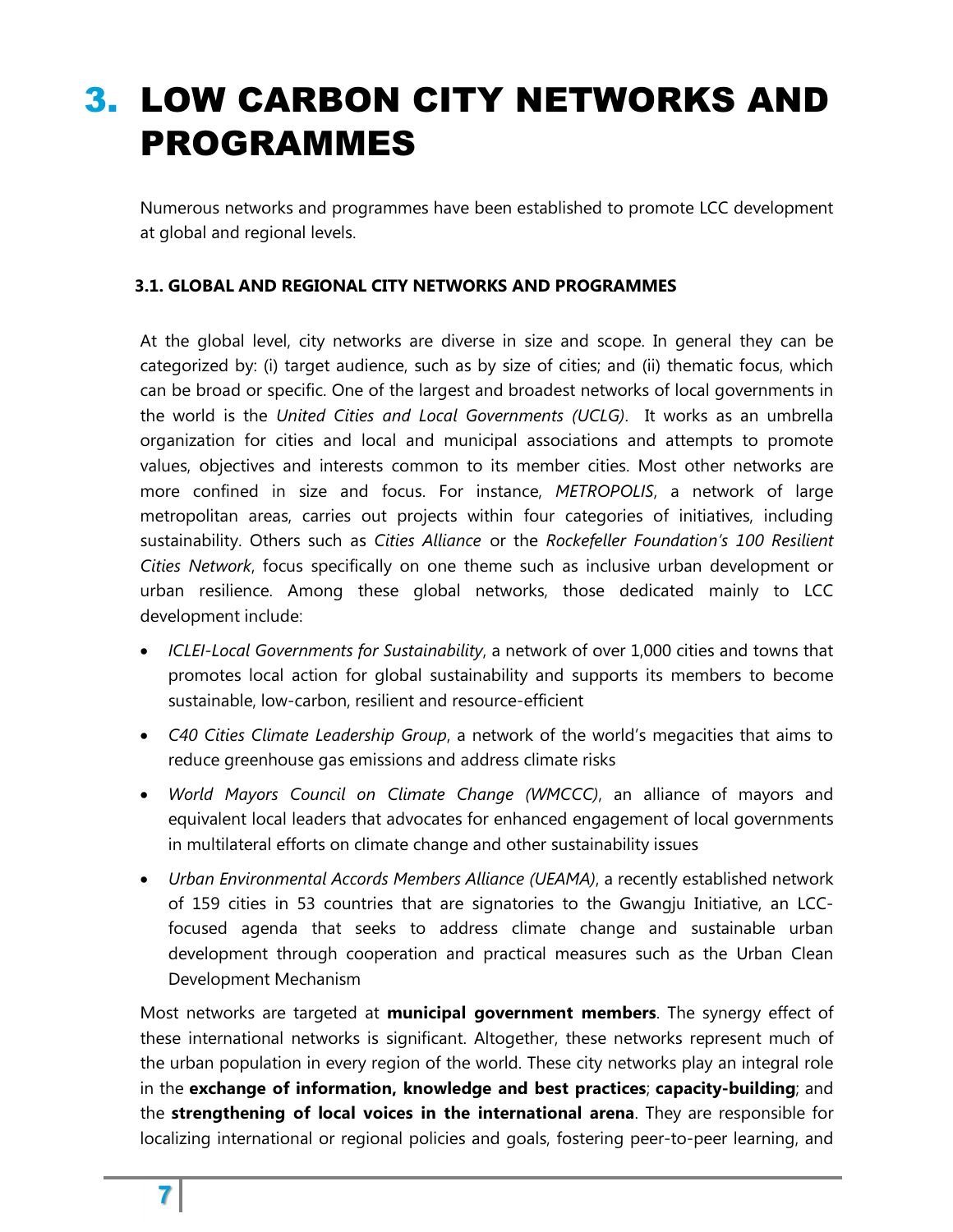connecting mayors and city officials, the most powerful example of which is the Compact of Mayors, which was signed in 2014 under the auspices of C40, ICLEI, UCLG and UN-Habitat.

At the regional level in Asia and the Pacific, these networks are few in number compared to those in Europe, and they are **mostly focused on urban sustainability issues including LCC.** These networks indicate overall interests in urban sustainability and provides good basis to build on for further cooperation:

- CITYNET, the largest and oldest network of cities in the region, with 135 municipalities, NGOs, private sector and research centers. It aims to connect actors, exchange knowledge and builds commitment to sustainable and resilient cities through capacity building, city-to-city cooperation and tangible projects. CITYNET offers four clusters climate change, infrastructure, disaster and Millennium Development Goals.
- Asian Network of Major Cities 21(ANMC21)<sup>4</sup>, a network of Asia's 13 largest capital cities that hosts joint projects and exchanges best practices around themes such as urban planning, sustainability and crisis management.
- Asian Cities Climate Change Resilience Network (ACCCRN), is an expert-oriented network that connects urban practitioners and institutions that work in urban resilience projects in climate vulnerable cities in South Asia and Southeast Asia.

City networks have engaged in a variety of programmes and initiatives. Many of these programmes involve information sharing and communications as shown in Annex I. Many are joint projects with other stakeholders such as academia, multilateral agencies, NGOs, national government agencies and the private sector, and provide a variety of services including technical assistance, analytical studies and capacity building.

### 3.2. ROLES AND TRENDS OF NORTH-EAST ASIAN CITIES IN LCC DEVELOPMENT

The following characteristics highlight current trends in regional networks involving cities in North-East Asia:

• Japanese cities have traditionally played a leadership role in urban environmental networks and programmes in Asia and continue to do so. For instance, CITYNET was founded after the Yokohama Congress (the 1st Regional Congress of Local Authorities for the Development of Human Settlements in the Asia Pacific), hosted by Yokohama City and organized jointly with ESCAP and UN-Habitat. Likewise, the Asian Network of Major Cities 21 was advocated by and is currently based in Tokyo. Kitakyushu city has been also a key Japanese city for networking and technical assistance on environmental management, for example, through the Kitakyushu Initiative for a Clean Environment jointly operated with UNESCAP during 2000-2010 as well as its bilateral programmes.

 $\overline{a}$ 

 $^4$  According to its official website, the Asian Network of Major Cities 21 is "not conducting any activities at this time" and therefore will be excluded from the following discussion.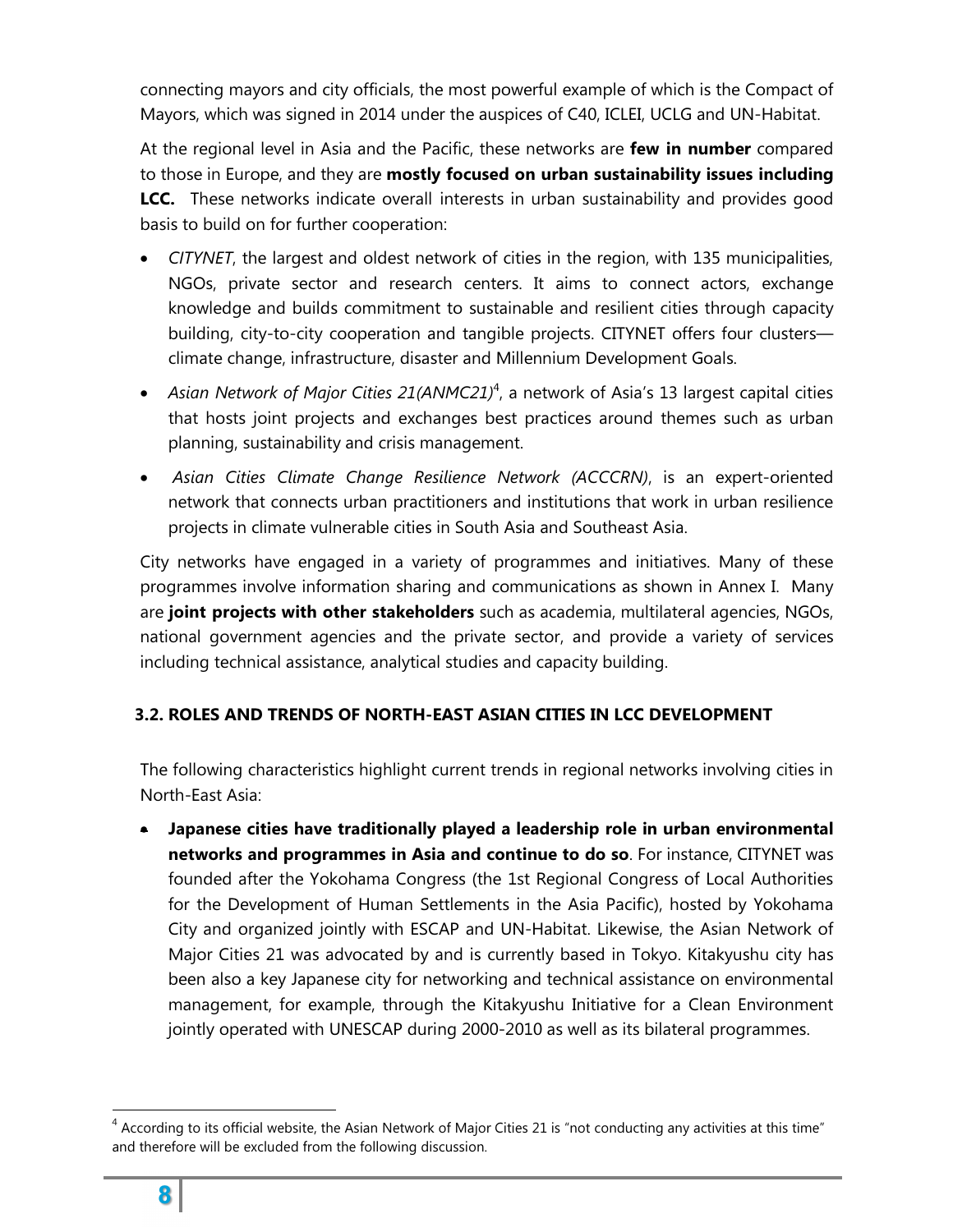- Cities in Republic of Korea are currently the biggest participants in networks related to LCC and are increasingly playing a leadership role. As shown in Table 2, ROK cities have the largest presence in networks related to LCC, both global and regional, in terms of participant numbers. Global green leadership has increased in recent years as well. Currently, Seoul hosts both the ICLEI East Asia Secretariat and the CITYNET Secretariat, and Seoul Mayor serves as the Chair of the Council to the WMCCC. Gwangju Metropolitan City hosted the UNEP-led Urban Environmental Accords Summit Meeting in October 2011 and has been home to the UEA Secretariat (UEAMA) since 2012. Gwangju has been essential in spearheading the UEA and is playing an integral role in co-developing the Urban Clean Development Mechanism and the Urban Environment Evaluation Index with UNEP.
- Other North-East Asian cities are underrepresented in city networks and Chinese cities have much potential in further participation in city networks. As of 2015, China has 105 cities with populations of over 1 million, as well as numerous medium and small-sized cities with populations below 1 million. Over 40 cities and 1,000 communities have piloted low carbon development under the national projects. However, considering China's rate of urbanization and scale of LCC pilot projects, the representation of Chinese cities in global or regional city networks has much room for development.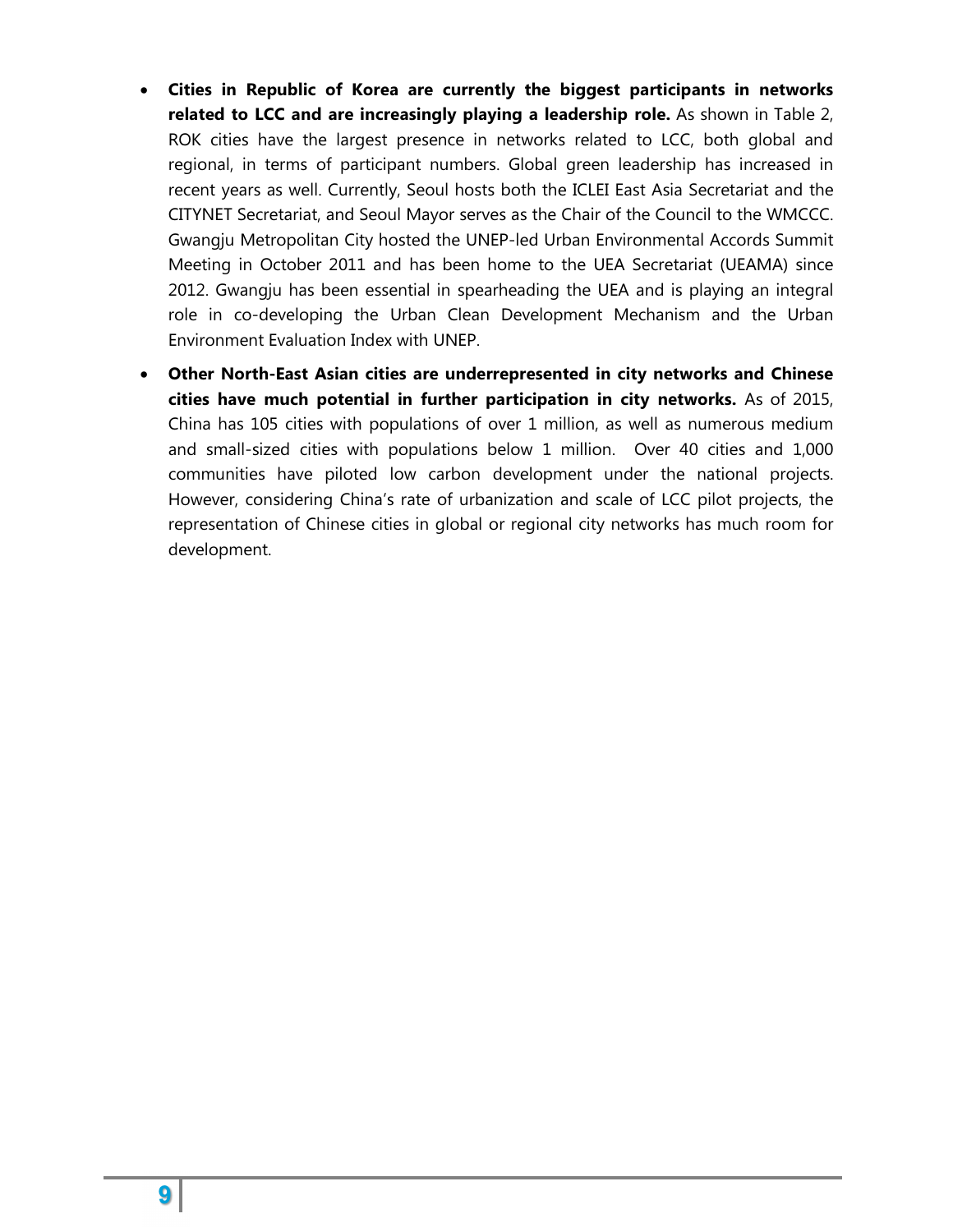| C40                                                              | <b>ICLEI</b>                                                                                                                   | <b>UEAMA</b>                                                              | WMCCC <sup>5</sup>                                   | <b>CITYNET</b>                                                    |
|------------------------------------------------------------------|--------------------------------------------------------------------------------------------------------------------------------|---------------------------------------------------------------------------|------------------------------------------------------|-------------------------------------------------------------------|
| <b>CHINA</b>                                                     |                                                                                                                                |                                                                           |                                                      |                                                                   |
| 5 cities: Beijing,<br>Hong Kong,<br>Shanghai,<br>Shenzhen, Wuhan | 1 city: Shenyang                                                                                                               | 5 cities:<br>Changchun,<br>Luoyang,<br>Shenyang,<br>Suifenhe, Wuhan       |                                                      | 4 cities:<br>Nanchang,<br>Nanjing, Shanghai,<br>Wuhan             |
| <b>JAPAN</b>                                                     |                                                                                                                                |                                                                           |                                                      |                                                                   |
| 2 cities: Tokyo,<br>Yokohama                                     | 15 cities and 3<br>prefectures e.g.<br>Hiroshima, Kitakyushu,<br>Kyoto, Nagoya,<br>Sendai, Tokyo,<br>Yokohama                  | 2 cities:<br>Hiroshima, Sakai                                             | 1 city: Kyoto                                        | 1 city: Yokohama                                                  |
| <b>REPUBLIC OF KOREA</b>                                         |                                                                                                                                |                                                                           |                                                      |                                                                   |
| 2 cities:<br>Changwon, Seoul                                     | 28 cities, 10 counties,<br>5 provinces and 5<br>districts: e.g. Seoul,<br>Suwon, Busan, Daegu,<br>Incheon, Sejong,<br>Suncheon | 16 cities, 5<br>districts and 1<br>province                               | 4 cities: Seoul,<br>Suncheon,<br>Suwon,<br>Mungyeong | 6 cities: Busan,<br>Changwon,<br>Incheon, Seoul,<br>Suwon, Yongin |
| <b>MONGOLIA</b>                                                  |                                                                                                                                |                                                                           |                                                      |                                                                   |
|                                                                  | 2 cities: Ulaanbaatar,<br><b>Zuunmod</b>                                                                                       | 1 city:<br>Ulaanbaatar                                                    |                                                      | 1 city: Ulaanbaatar                                               |
| <b>RUSSIA</b>                                                    |                                                                                                                                |                                                                           |                                                      |                                                                   |
| 1 city: Moscow                                                   |                                                                                                                                | 4 cities:<br>Dimitrovgrad,<br>Medvezhegorsk,<br>Moscow,<br>Polyarnye Zori |                                                      |                                                                   |

### [Table 2] Participation of North-East Asian Cities in Major LCC Networks

<sup>&</sup>lt;sup>5</sup> Mayors and equivalent local officials of the cities listed under this column are signatories to the WMCCC.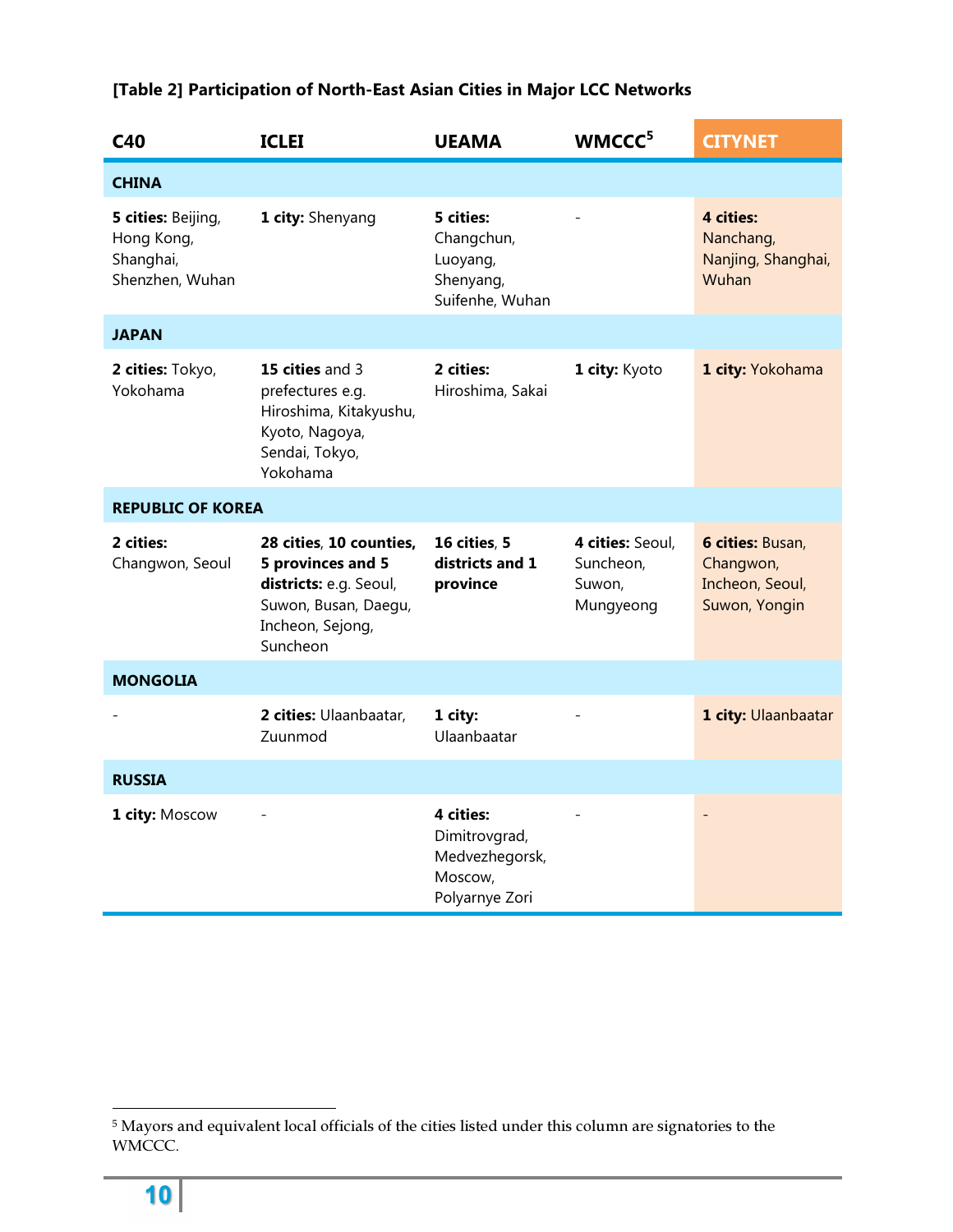### 3.3. CITY NETWORKS AND PROGRAMMES: AN EXAMPLE OF EUROPE

Europe is characterized by a variety of networks, programmes and initiatives for local sustainability. European initiatives offer a point of reference for future regional endeavors in North-East Asia. In general, city networks in Europe are active, well-established and diverse.

Networks in Europe target a variety of themes that are both specific and broad. For instance, Energy Cities is a network of 1,000 cities and towns in 30 European countries that specializes in sustainable, low-carbon energy. Other networks such as Climate Alliance focus on multiple fronts within climate action while broader networks such as EUROCITIES and the Council of European Municipalities and Regions (CEMR), the oldest and broadest European association of local governments, engage in themes like democracy and citizenship, culture, economic and social cohesion and resource efficiency among others.

European city networks have expansive and inclusive nature, enabling cities and towns of all sizes to actively participate in networks, and many countries are represented. This has allowed Europe to make great strides in local and regional cooperation on LCC. The most effective example of this is the Covenant of Mayors, the mainstream European movement currently involving 6,455 local and regional authorities who have voluntarily committed to meeting and exceeding the European Union's 20 per cent  $CO<sub>2</sub>$  reduction objective by 2020. From the Covenant of Mayors also came the Mayors Adapt, in which 121 cities have committed to developing a comprehensive local adaptation strategy. Both movements were driven not only as low-carbon initiatives, but also as networks that can facilitate cooperation and cohesion among each other's member cities. This collaboration among networks was also strengthened by the low-carbon visions, policies and goals set forth by the European Commission, especially by the Directorate-General for Energy, the Directorate-General for Climate Action and the Intelligent Energy Europe Programme.

Additionally, several subregional city networks are present in Europe. For example, the Alliance in the Alps gathers 265 municipalities in the seven Alpine countries of Austria, France, Germany, Italy, Liechtenstein, Slovenia and Switzerland under the principles of the Alpine Convention, a 1995 treaty for the sustainable development of the Alps. Similarly, the Alps-Adriatic-Alliance includes cities from the Eastern Alps and the Northern Adriatic region, the Network of Associations of Local Authorities of South-East Europe brings together 16 national associations in 12 South-East European countries and the Union of the Baltic Cities connects 90 cities across 10 Baltic Sea countries. While LCC-related initiatives are a part of the joint projects engaged by these subregional networks, a greater focus is on fostering cooperation and cohesion within each of their respective subregion.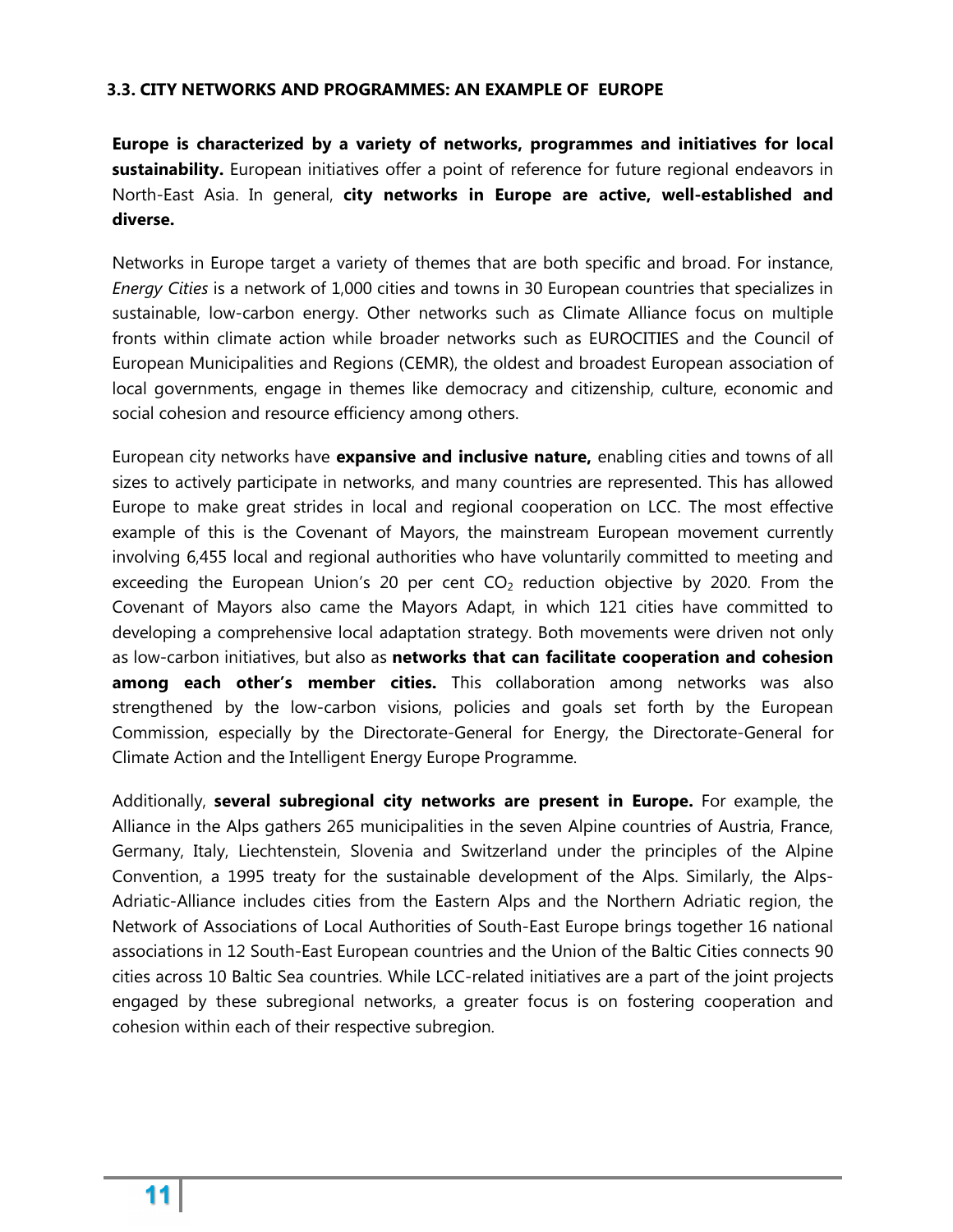### [Table 3] Comparison of city networks in Europe and North-East Asia

| <b>EUROPE</b>                                                                                                         | <b>NORTH-EAST ASIA</b>                                                                                                 |
|-----------------------------------------------------------------------------------------------------------------------|------------------------------------------------------------------------------------------------------------------------|
| Many active regional networks                                                                                         | Few active regional networks                                                                                           |
| Cities and towns of all sizes are represented                                                                         | Mostly large or major cities are represented                                                                           |
| Expansive; cities in many countries around<br>Europe are represented                                                  | Cities in China, DPR Korea, Mongolia and Russia<br>are underrepresented                                                |
| Many programmes and initiatives spearheaded<br>by a collaboration of networks and aided by<br>the European Commission | Many programmes and initiatives spearheaded by<br>cities and institutions in Japan and ROK or<br>multilateral agencies |
| Subregional networks are well-established                                                                             | Lack of subregional networks                                                                                           |

### 3.4. NEASPEC AND LOW CARBON CITIES

In view of the broad range of stakeholders already working on LCC development and the variety of needs from cities with different characteristics, the subregion is in need of a **platform** to communicate and exchange on the demand and supply of services and information. Such platform can provide enhanced access to information and current activities; channels to express needs, and to discuss and implement actions required for the subregion; linkages to wider LCC development beyond the subregion; and gateways for cooperation and partnerships.

The North-East Asian Subregional Programme for Environmental Cooperation (NEASPEC) launched the Eco-efficiency Partnership Programme in 2007, followed by the Suwon Conference on Low Carbon, Green Cities in North-East Asia in 2011 to consult and discuss ways on addressing resource efficiency and urban challenges. Great interest and support had also been shown on furthering cooperation to accelerate LCC development in the subregion and to attend to specific subregional trends such as emerging cities and small and medium cities. The Conference proposed NEASPEC to act as a locus of information platform for collecting, analyzing and distributing strategies and plans for low carbon, green cities in North-East Asia, and as a catalyst for capacity development programmes among cities.

As a practical means to address needs expressed by countries and to support national initiatives for reducing urban energy intensity and carbon intensity, the proposal to launch the Subregional Partnership on Low Carbon City was presented and received support by member States during the 18th Senior Officials Meeting (SOM-18) held on 5-6 November 2013 in Ulaanbaatar, Mongolia.

As a follow-up to the proposal, an international symposium on "Realizing Low Carbon Cities in North-East Asia" was jointly held with the Chinese Academy of Social Sciences in Beijing on 5-6 December 2013. It brought together experts, academia, and subregional and international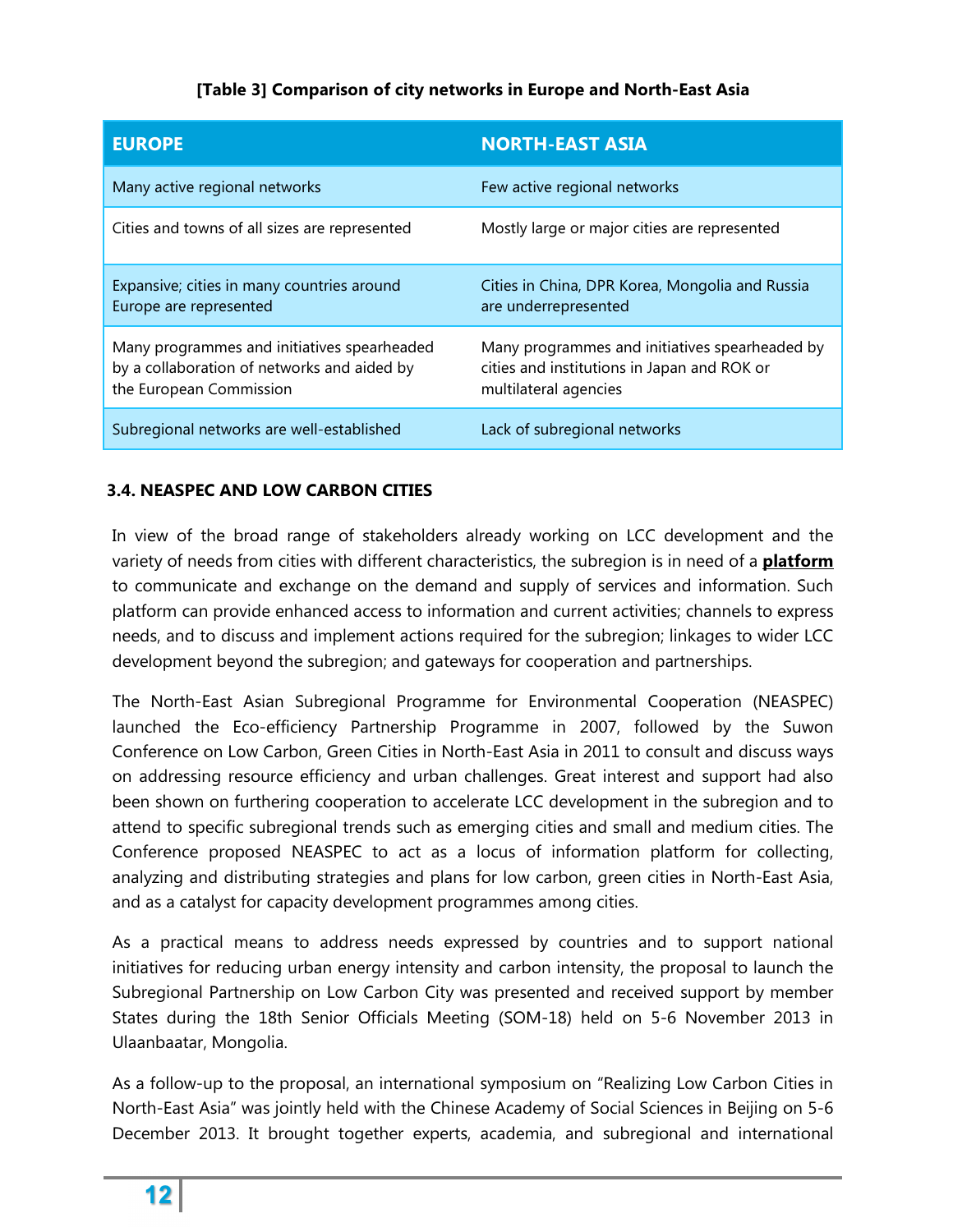agencies as well as city representatives to exchange and discuss various issues related to LCC. The symposium reviewed and shared works by key actors across sectors in LCC development.

### Key points and observations from Beijing Symposium (2013):

- Empowerment of local governments, peer-to-peer support and experience sharing was highlighted as being useful and attractive for city governments
- Some collaborative work has been carried out, yet there is **much room for** further collaboration and communications between agencies, allowing resources to be pooled and more efficiently utilized while minimizing duplication and potential competition
- The symposium supported the proposal to launch a subregional platform for information sharing and communications, joint studies and assessments, and capacity building among all stakeholders

Member States of NEASPEC during the SOM-19 held on 22-23 September 2014 in Moscow also supported the outcomes of the symposium and endorsed the establishment of the North-East Asia Low Carbon City Platform with recommendations to consider the different stages of development and unique characteristics of cities and focus on experience sharing and capacity building.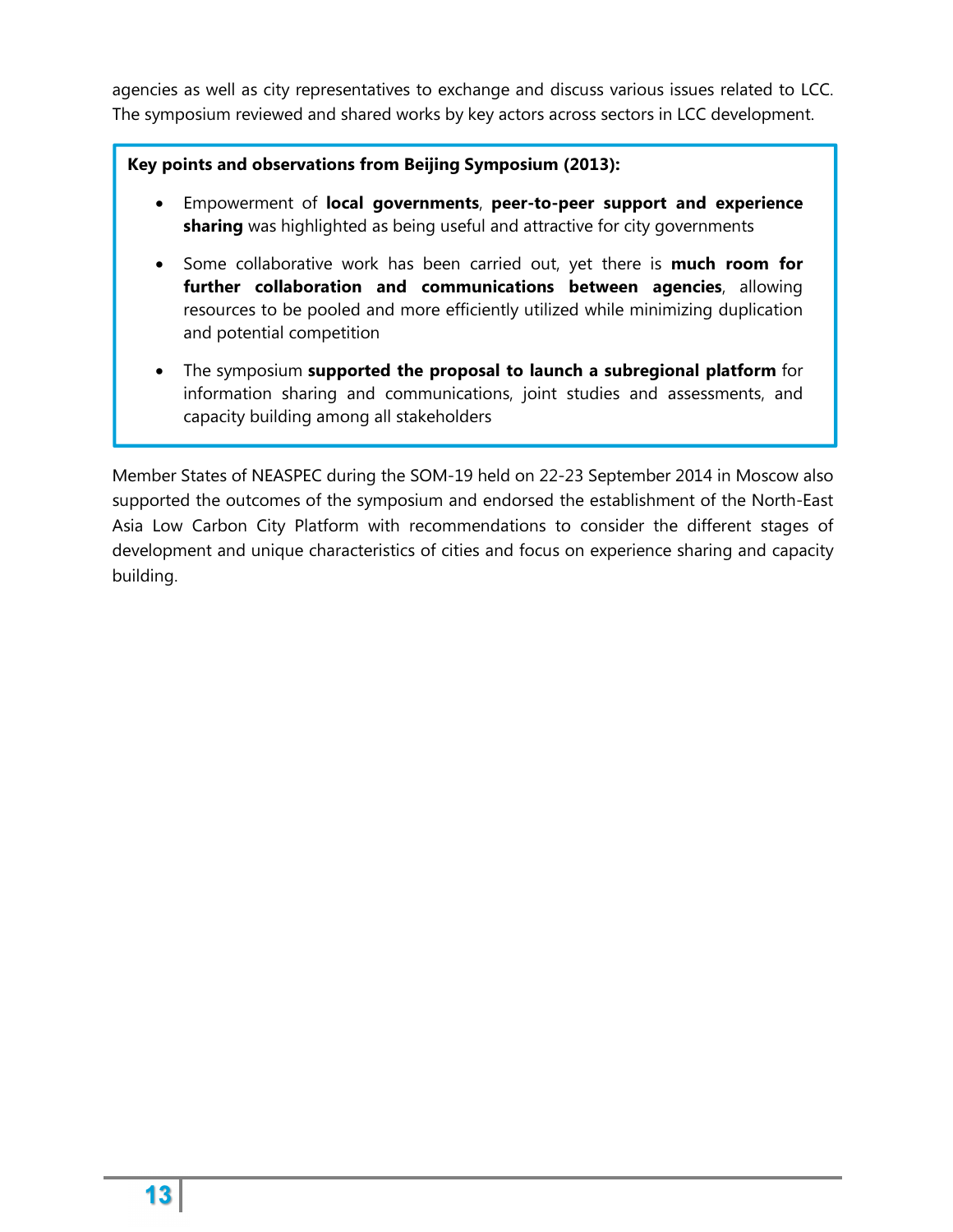### 4. NORTH-EAST ASIA LOW CARBON CITY PLATFORM (NEA-LCCP)

### 4.1. RATIONALE AND OBJECTIVES

North-East Asian countries are at a mixed pace in LCC development as Japan and Republic of Korea are advanced in LCC experience and technology, while China as well as other countries are more recent starters and are quickly catching up. There is great demand and potential in furthering LCC development with the subregion's rapid urbanization and substantial urban population which continues to grow. North-East Asia is therefore where **supply and demand** of LCC meets.

Cities and communities as implementing units are facing challenges in formulating individual approaches tailored to each city's unique setting and characteristics, as well as in simultaneously addressing changes across multiple sectors. It is therefore key to **support cities** directly and respond to their specific needs.

### **OBJECTIVES**

This paper has identified numerous global and regional networks in Asia, which consist of mainly municipal governments or academia. In order to add value to the existing networks, launching a platform of organizations working on LCC approaches, policies and programmes will:

- (i) Bring together existing and new information and knowledge on LCC approaches and policies,
- (ii) Synergize the works of research institutions, civil society organizations and international organizations working on LCC ; and
- (iii) Collectively support municipal authorities in moving towards and continuing to advance in LCC

Ĩ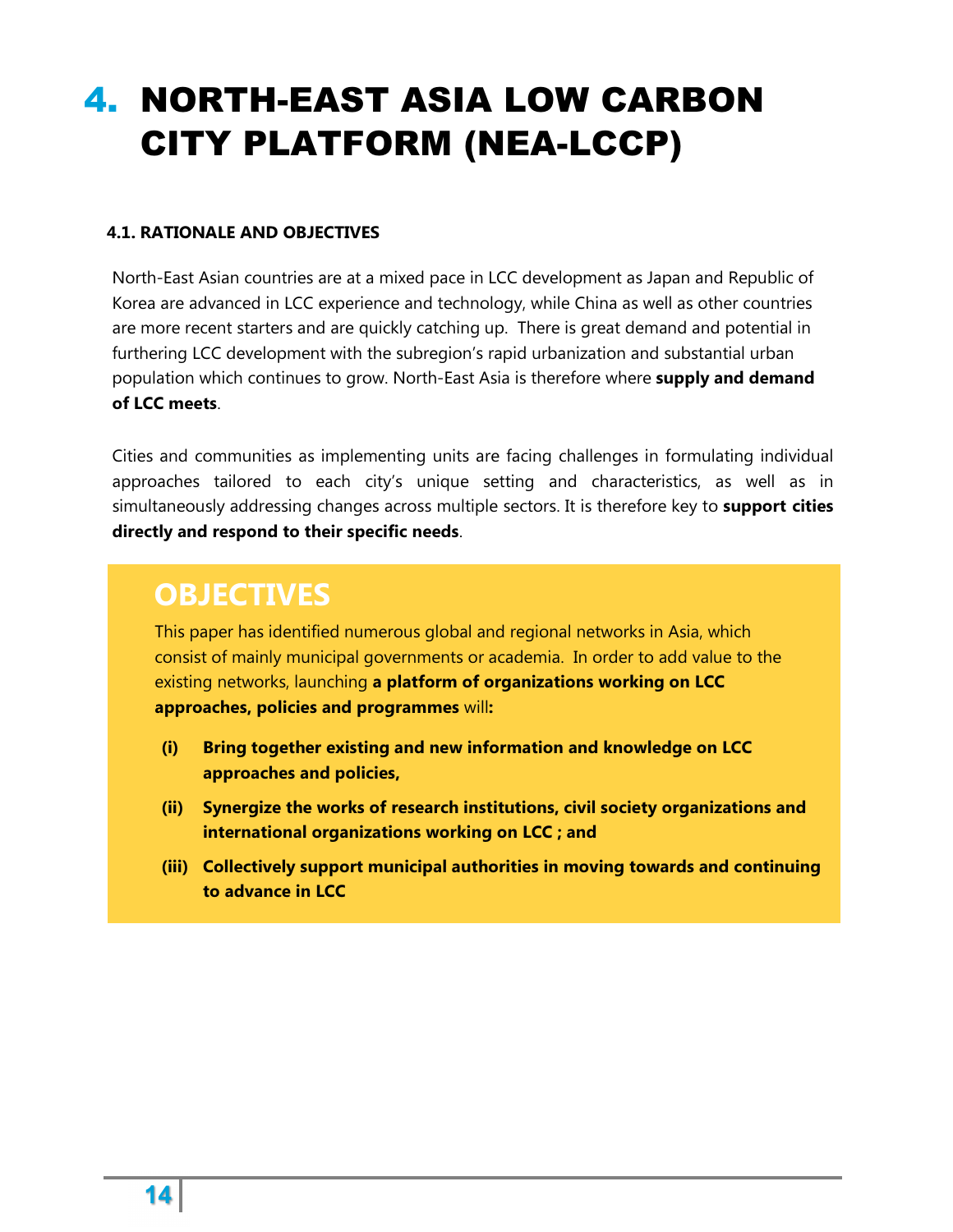### 4.2. KEY AREAS OF ACTIVITIES

### FOUR PROPOSED AREAS OF ACTIVITIES CALLING FOR PARTICIPATING **AGENCIES**

#### 1. INFORMATION SHARING AND COMMUNICATIONS

This will be the core service of the platform through the following activities:

- (i) Events such as symposiums, workshops, field visits, topic-specific/ expert group meetings. Events can be jointly organized with national, regional or global agencies to connect subregional LCC development to wider geographical and/or context scope.
- (ii) Web-based platform containing subregional LCC information, case studies sharing, relevant activities, platform events, updates, publications, etc.

#### 2. TECHNICAL ASSISTANCE

Participating institutions and experts can provide practical and direct assistance to cities through the platform. Cities are invited to submit their LCC development plan/ approach for peers or experts to seek review and recommendations. It can be a benchmarking exercise to compare overall LCC or specific sectoral performance, and an opportunity to discuss and learn from other's experiences.

#### 3. ANALYTICAL STUDIES

Identify gaps and generate practical knowledge required by cities to formulate, implement or improve low carbon development. Conduct analytical studies with institutions, researchers and other practitioners to address specific low carbon city issues in the North-East Asian context.

### 4. CAPACITY BUILDING

With both the demand and the supply of knowledge and experiences available within the subregion, capacity building activities can directly enhance local capacity and enable first-hand experiences to be shared. Capacity building can target specific audience or technical aspects, and be tailored to specific requests. Capacity building elements can also be incorporated into other activities such as at workshops or to support implementation of recommendation from peer review, etc.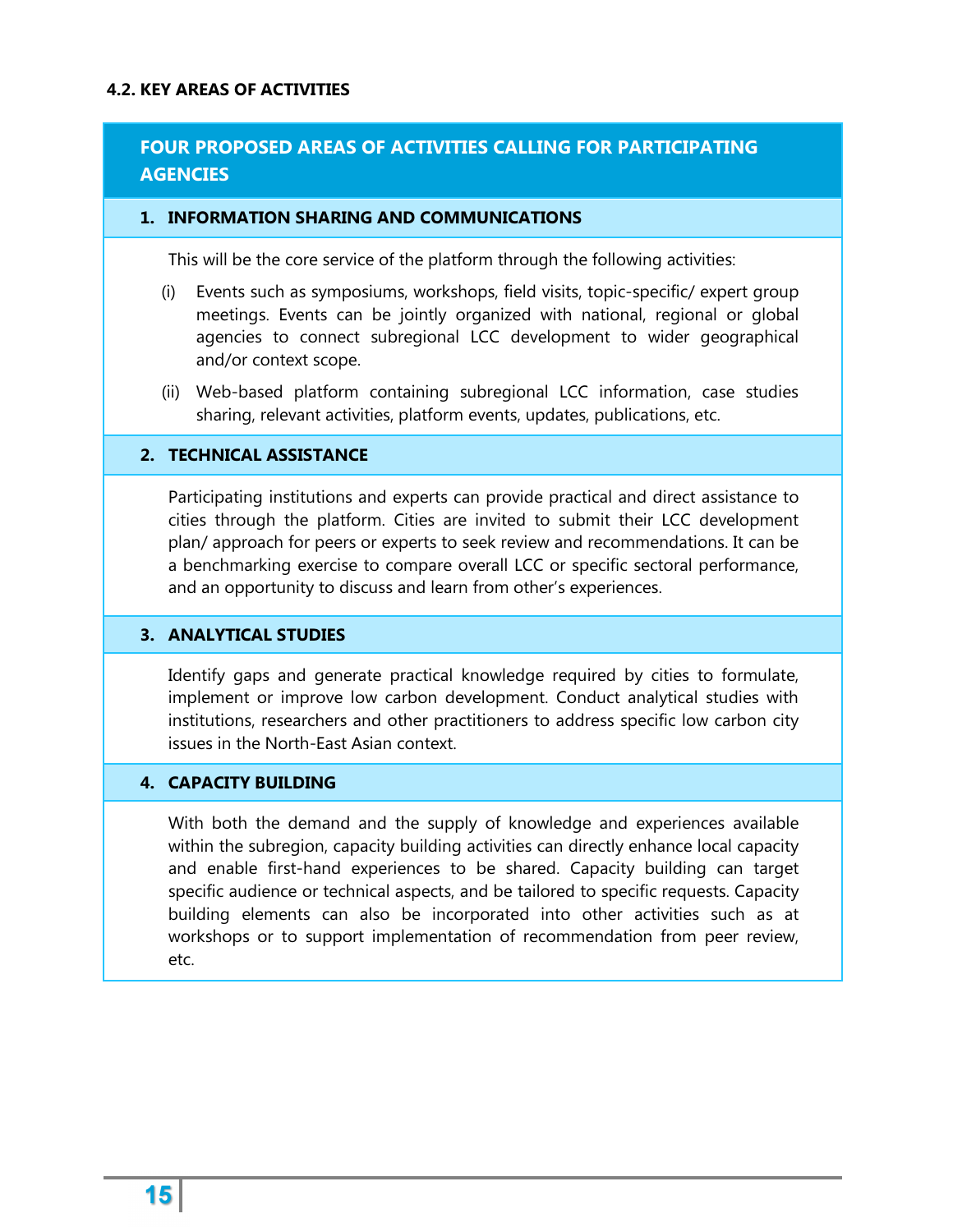### 4.3. POTENTIAL ROLES OF PARTICIPATING AGENCIES

- Attend and actively participate in Platform meetings and related events, providing input to the Platform and its ongoing projects.
- Collaborate with other agencies in promoting and expanding relevant programmes in low carbon city development.
- Collaborate as "technical experts" or advisors to others' work development and assist in developing or advancing their low carbon city development-related works.
- May serve as a resource centre of the Platform to lead partnership in specific programme areas and to provide technical support.

NEASPEC was launched in 1993 as a comprehensive intergovernmental cooperation mechanism comprising all six North-East Asian countries, namely, China, Democratic People's Republic of Korea, Japan, Mongolia, Republic of Korea, and Russian Federation.

UNESCAP-ENEA Office functions as the Secretariat.

Senior Officials Meeting (SOM) is held annually as the governing body and principal vehicle for the evolution of NEASPEC.

#### NEASPEC Secretariat:

UNESCAP East and North-East Asia (ENEA) Office 7 th Floor, G-Tower, 175 Art Center-daero, Yeonsu-gu Incheon 22004 Republic of Korea

Tel: +82-(0)32-458-6603; Fax: +82-(0)32-458-6698

For more information: http://www.neaspec.org http://enea.unescap.org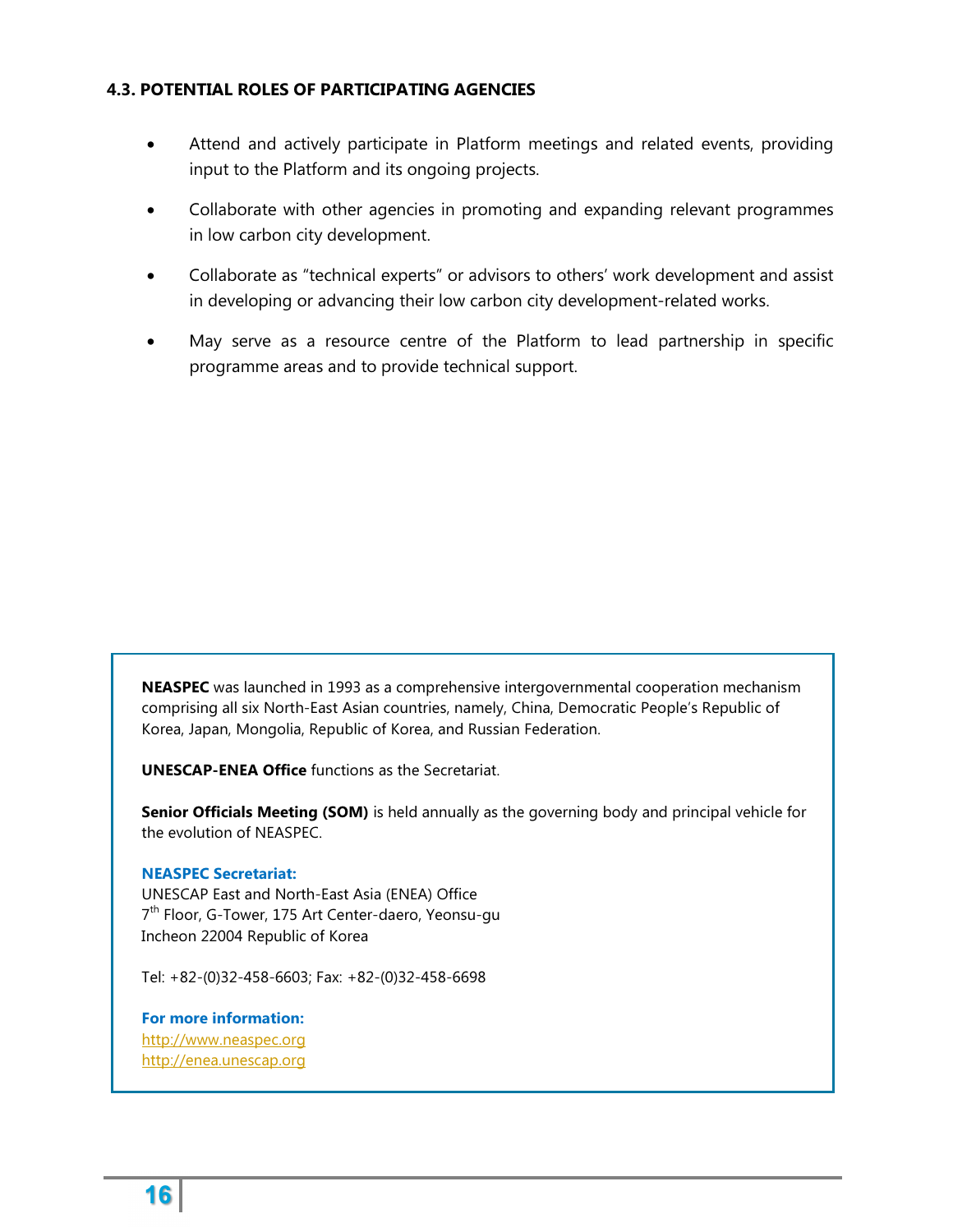# ANNEX I

### [Table A1] Selected City Networks at the Global Level

| <b>Name</b>                                                                           | <b>Type of Network</b>                                             | <b>Network Size</b>                              | <b>Thematic Focus</b>                                                                                                    | <b>Relevant Programmes</b>                                                                                                                                                                               |
|---------------------------------------------------------------------------------------|--------------------------------------------------------------------|--------------------------------------------------|--------------------------------------------------------------------------------------------------------------------------|----------------------------------------------------------------------------------------------------------------------------------------------------------------------------------------------------------|
| <b>Carbon Neutral Cities</b><br>Alliance (CNCA) <sup>6</sup>                          | Municipal governments                                              | 17 cities                                        | Climate action, best<br>practices                                                                                        |                                                                                                                                                                                                          |
| <b>C40 Cities Climate</b><br>Leadership Group <sup>7</sup>                            | Municipal governments                                              | 75 megacities                                    | Climate action                                                                                                           | Climate Positive, Compact of Mayors, Global<br>Protocol for Community-Scale GHG<br>Emissions (GPC)                                                                                                       |
| <b>ICLEI-Local Governments</b><br>for Sustainability <sup>8</sup>                     | Municipal governments                                              | 1,000 cities, towns and<br>metropolises          | Sustainable<br>development,<br>environmental<br>protection                                                               | carbonn Climate Registry (cCR), Compact of<br>Mayors, Harmonized Emissions Analysis<br>Tool Plus (HEAT+), GPC, Urban-LEDS;<br>EcoCities Network, GreenClimateCities<br>Network, Local Renewables Network |
| <b>Urban Environmental</b><br><b>Accords Members Alliance</b><br>(UEAMA) <sup>9</sup> | Municipal governments                                              | 159 cities                                       | Energy efficiency<br>and climate change,<br>waste reduction,<br>green transport,<br>water management,<br>natural ecology | Urban Clean Development Mechanism,<br>Urban Environment Evaluation Index                                                                                                                                 |
| <b>World Mayors Council on</b><br>Climate Change (WMCCC) <sup>10</sup>                | Municipal government<br>leaders (mayors and<br>equivalent leaders) | 88 members                                       | Climate action                                                                                                           | cCR                                                                                                                                                                                                      |
| Cities Alliance <sup>11</sup>                                                         | Municipal governments<br>and other stakeholders <sup>12</sup>      | 24 entities including 11<br>national governments | Inclusive urban<br>development                                                                                           |                                                                                                                                                                                                          |

<sup>&</sup>lt;sup>6</sup> http://www.usdn.org/public/Carbon-Neutral-Cities.html<br><sup>7</sup> http://www.c40.org/<br><sup>8</sup> http://www.iclei.org/<br><sup>9</sup> http://www.iclei.org/<br><sup>10</sup> http://www.gjsummit.com/upload/pds/brochure\_en.pdf<br><sup>10</sup> http://www.worldmayorscoun

<sup>12</sup> Other stakeholders may include academia, multilateral agencies, NGOs, national government agencies and the private sector.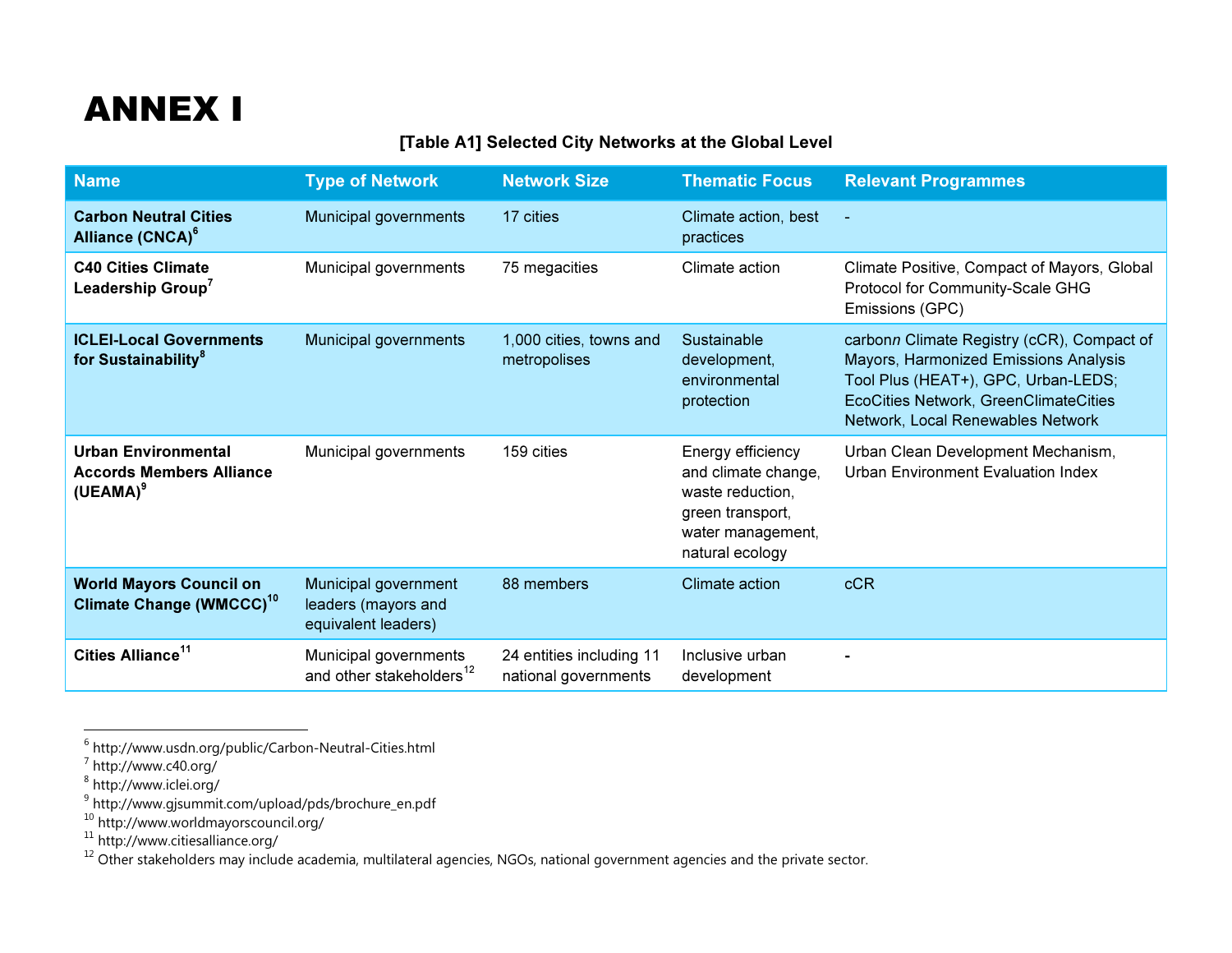| <b>Name</b>                                                                      | <b>Type of Network</b>                          | <b>Network Size</b>                                                       | <b>Thematic Focus</b>                                                | <b>Relevant Programmes</b> |
|----------------------------------------------------------------------------------|-------------------------------------------------|---------------------------------------------------------------------------|----------------------------------------------------------------------|----------------------------|
| <b>International Urban</b><br><b>Development Association</b><br>$(INTA)^{13}$    | Urban policy-makers,<br>practitioners and firms | $\overline{\phantom{a}}$                                                  | Integrated urban<br>development                                      | $\sim$                     |
| <b>METROPOLIS<sup>14</sup></b>                                                   | Municipal governments                           | 141 metropolitan areas<br>and cities with more<br>than one million people | Innovation,<br>governance, social<br>inclusion and<br>sustainability | Climate-METROPOLE+         |
| <b>United Cities and Local</b><br>Governments (UCLG) <sup>15</sup>               | Municipal governments<br>and other stakeholders | 1,000 cities and 112<br>national associations                             | Promotion of values,<br>objectives and<br><i>interests</i>           | <b>Compact of Mayors</b>   |
| <b>United Nations Global</b><br><b>Compact-Cities</b><br>Programme <sup>16</sup> | Municipal governments<br>and businesses         | 106 cities                                                                | Urban governance<br>and management                                   | $\overline{\phantom{0}}$   |
| <b>100 Resilient Cities Network</b><br>$(100RC)^{17}$                            | Municipal governments                           | 68 cities<br>(eventually 100 cities)                                      | Urban resilience,<br>best practices                                  | ٠                          |

<sup>&</sup>lt;sup>13</sup> http://www.inta-aivn.org/en/<br><sup>14</sup> http://www.metropolis.org/<br><sup>15</sup> http://www.uclg.org/<br><sup>16</sup> http://citiesprogramme.com/<br><sup>17</sup> http://www.100resilientcities.org/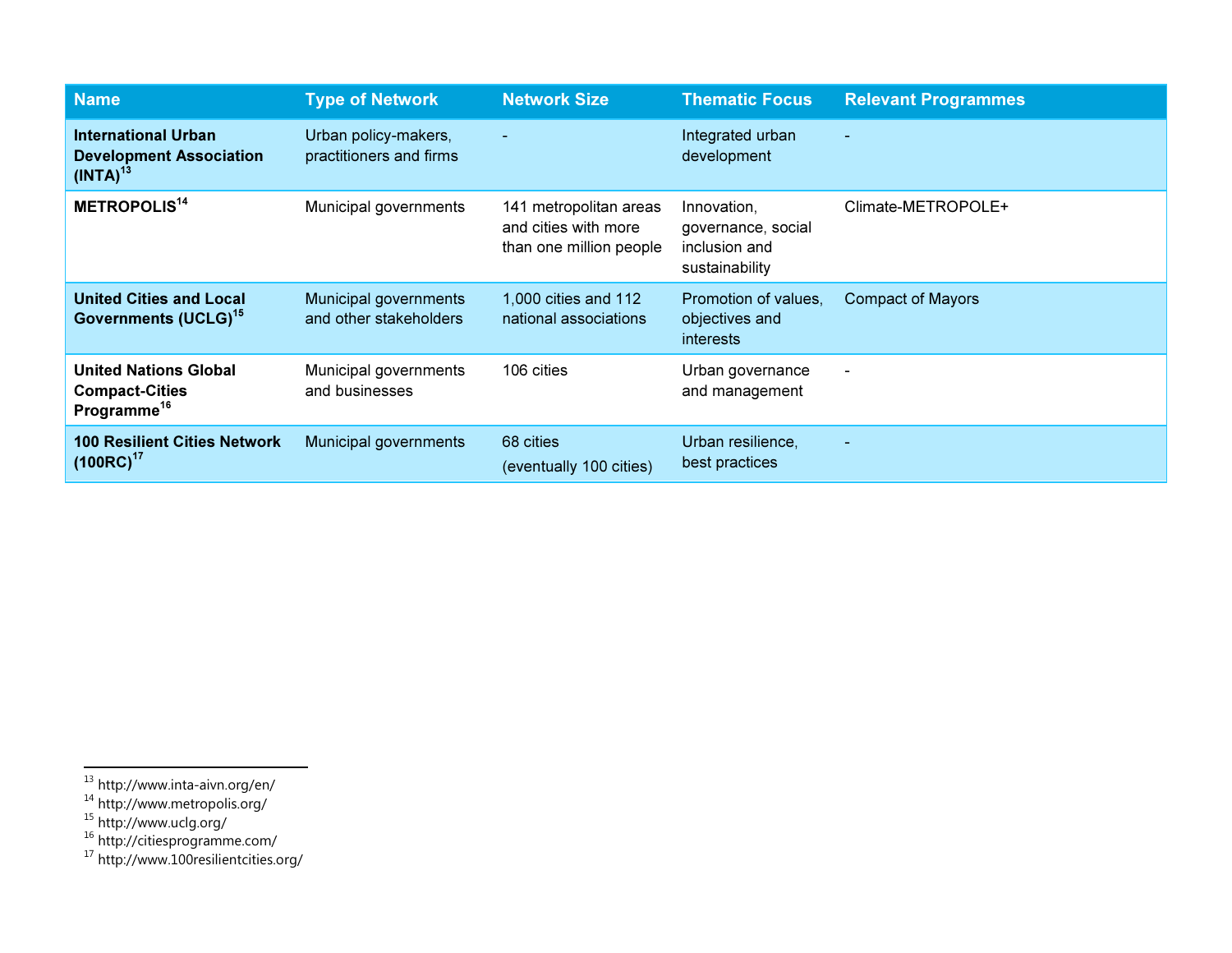### [Table A2] Selected City Programmes and Initiatives at the Global Level

| <b>By</b>                                                                          | <b>Name</b>                                                                                         | <b>Description</b>                                                                                                                                                                                                                                                                         | Info Sharing/<br><b>Communications</b> | <b>Technical</b><br><b>Assistance</b> | <b>Analytical</b><br><b>Studies</b> | <b>Capacity</b><br><b>Building</b> |
|------------------------------------------------------------------------------------|-----------------------------------------------------------------------------------------------------|--------------------------------------------------------------------------------------------------------------------------------------------------------------------------------------------------------------------------------------------------------------------------------------------|----------------------------------------|---------------------------------------|-------------------------------------|------------------------------------|
| C40, ICLEI,<br>UCLG, UN-<br><b>HABITAT</b>                                         | <b>Compact of</b><br>Mayors <sup>18</sup>                                                           | Signed agreement by city networks and their members<br>to undertake a transparent and supportive approach to<br>reduce city-level emissions, reduce vulnerability and<br>enhance resilience, and use the carbonn Climate<br>Registry as its central repository for local emissions<br>data | $\boldsymbol{\mathsf{X}}$              |                                       |                                     |                                    |
| C40, Clinton<br>Climate<br>Initiative,<br>U.S. Green<br><b>Building</b><br>Council | <b>Climate Positive</b><br><b>Development</b><br><b>Program (Climate</b><br>Positive) <sup>19</sup> | Programme that brings district-scale new build and<br>regeneration projects to become "climate positive" and<br>serve as pilot cities to seek growth that is<br>environmentally sustainable, climate resilient and<br>economically viable                                                  | X                                      | X                                     | X                                   |                                    |
| <b>ICLEI</b>                                                                       | carbonn Climate<br>Registry $(cCR)^{20}$                                                            | World's largest global database of local climate<br>actions, providing an online platform for cities to self-<br>report GHG emission reductions and adaptation<br>targets, achievements and actions                                                                                        | $\boldsymbol{\mathsf{X}}$              | $\boldsymbol{X}$                      |                                     |                                    |
| <b>ICLEI</b>                                                                       | <b>Harmonized</b><br><b>Emissions</b><br><b>Analysis Tool Plus</b><br>$(Heat+)$ <sup>21</sup>       | Multilingual online emissions inventory tool to help local<br>governments account for greenhouse gas emissions<br>and air pollutants in local communities                                                                                                                                  | X                                      | X                                     |                                     |                                    |

<sup>&</sup>lt;sup>18</sup> http://www.compactofmayors.org/<br><sup>19</sup> http://www.c40.org/networks/climate\_positive\_development<br><sup>20</sup> http://carbonn.org/<br><sup>21</sup> http://heat.iclei.org/heatplusgpc/indexnew.aspx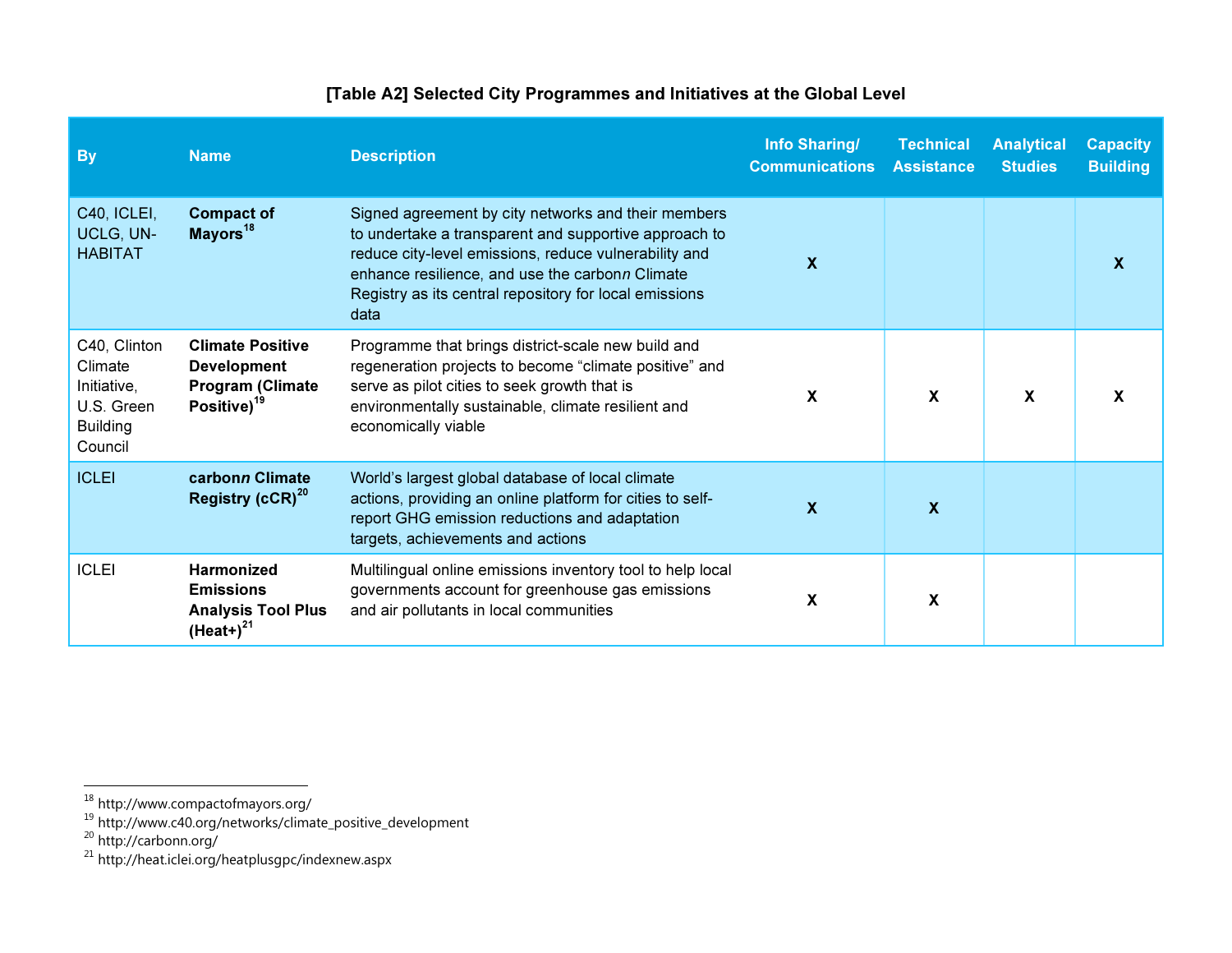| <b>By</b>                                        | <b>Name</b>                                                                                            | <b>Description</b>                                                                                                                                                                                                                                                                                                                                                | <b>Info Sharing/</b><br><b>Communications</b> | <b>Technical</b><br><b>Assistance</b> | <b>Analytical</b><br><b>Studies</b> | <b>Capacity</b><br><b>Building</b> |
|--------------------------------------------------|--------------------------------------------------------------------------------------------------------|-------------------------------------------------------------------------------------------------------------------------------------------------------------------------------------------------------------------------------------------------------------------------------------------------------------------------------------------------------------------|-----------------------------------------------|---------------------------------------|-------------------------------------|------------------------------------|
| ICLEI,<br>Ecocity<br><b>Builders</b>             | <b>EcoCities</b><br>Network <sup>22</sup>                                                              | Initiative for city stakeholders of ICLEI Member cities to<br>share information, resources, best practices and to<br>accelerate actions through a holistic and integrated<br>approach to sustainable development via policy,<br>design, development and educational tools, projects,<br>campaigns and strategies                                                  | $\mathbf{x}$                                  |                                       |                                     | $\mathbf{x}$                       |
| <b>ICLEI</b>                                     | <b>GreenClimateCities</b><br>Programme <sup>23</sup>                                                   | Programme for transforming local building stock and<br>urban infrastructure for higher energy-efficiency and<br>lowering carbon emissions through capacity training<br>and exchange opportunities                                                                                                                                                                 |                                               | X                                     |                                     | X                                  |
| <b>ICLEI</b>                                     | <b>Local Renewables</b><br>Network <sup>24</sup>                                                       | Platform for exchanging expertise and experience on<br>renewable energy and energy efficiency for all cities<br>and towns around the world committed to renewable<br>and sustainable energy at the local level                                                                                                                                                    | $\boldsymbol{X}$                              |                                       |                                     |                                    |
| ICLEI, UN-<br>HABITAT,<br>European<br>Commission | <b>Urban Low</b><br><b>Emission</b><br><b>Development</b><br><b>Strategies (Urban-</b><br>$LEDS)^{25}$ | Project for enhancing the transition to low emission<br>urban development in emerging economy countries by<br>offering select local governments in Brazil, India,<br>Indonesia and South Africa a comprehensive<br>methodological framework (i.e. GreenClimateCities) to<br>integrate low-carbon strategies into all sectors of urban<br>planning and development | X                                             | X                                     |                                     | X                                  |
| Global<br>Carbon<br>Project<br>(GCP)             | <b>Initiative on Urban</b><br>and Regional<br>Carbon<br><b>Management</b><br>$(URCM)^{26}$             | Scientific initiative aimed at supporting policies for<br>urban carbon management and sustainable urban<br>development                                                                                                                                                                                                                                            | $\boldsymbol{X}$                              |                                       | $\boldsymbol{\mathsf{X}}$           |                                    |

<sup>&</sup>lt;sup>22</sup> http://www.iclei.org/details/article/ecocities-network.html<br><sup>23</sup> http://www.iclei.org/our-activities/our-agendas/low-carbon-city/gcc.html<br><sup>24</sup> http://www.local-renewables.iclei.org/<br><sup>25</sup> http://www.urbanleds.iclei.org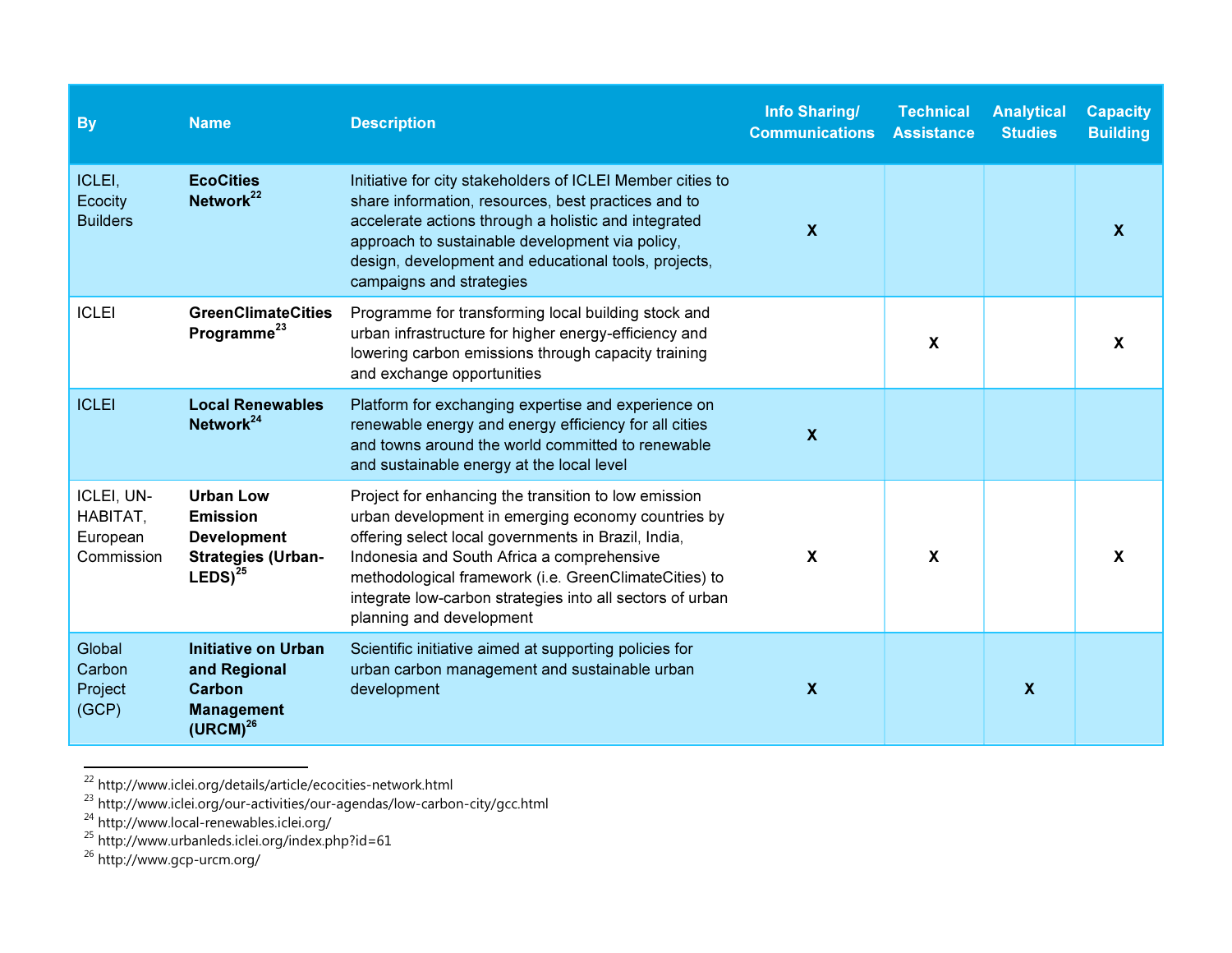| <b>By</b>                                                                                     | <b>Name</b>                                                                                | <b>Description</b>                                                                                                                                                                                                                                                                                                                                                                                                          | <b>Info Sharing/</b><br><b>Communications</b> | <b>Technical</b><br><b>Assistance</b> | <b>Analytical</b><br><b>Studies</b> | <b>Capacity</b><br><b>Building</b> |
|-----------------------------------------------------------------------------------------------|--------------------------------------------------------------------------------------------|-----------------------------------------------------------------------------------------------------------------------------------------------------------------------------------------------------------------------------------------------------------------------------------------------------------------------------------------------------------------------------------------------------------------------------|-----------------------------------------------|---------------------------------------|-------------------------------------|------------------------------------|
| Sustainable<br>Energy for All<br>(SE4All)                                                     | <b>Global Energy</b><br><b>Efficiency</b><br><b>Accelerator</b><br>Platform <sup>27</sup>  | Initiative to help achieve SE4All, co-led by the UN<br>Secretary-General and the President of the World<br>Bank, by defining common target elements for energy<br>efficiency sectors among cities, regions, governments<br>and business in areas such as governance,<br>performance metrics, reporting requirements,<br>commitment management, policies, resources and<br>tools as well as public-private financial support | X                                             | X                                     | $\boldsymbol{\mathsf{X}}$           | X                                  |
| <b>UEAMA</b><br>(UEA<br>Secretariat),<br><b>UNEP, Korea</b><br>Environment<br>Institute (KEI) | <b>Urban Clean</b><br><b>Development</b><br><b>Mechanism (Urban</b><br>$CDM)^{28}$         | Carbon finance system for emissions reduction that<br>adapts the UNFCCC Clean Development Mechanism<br>to the urban context with consideration of suitable<br>methodologies that combine the key emission sources<br>of cities and metropolitan areas and targets whole<br>cities rather than business units                                                                                                                |                                               | $\boldsymbol{X}$                      |                                     | $\mathbf x$                        |
| <b>UEAMA</b><br>(UEA<br>Secretariat),<br>UNEP, Korea<br>Environment<br>Institute (KEI)        | <b>Urban Environment</b><br>Evaluation Index <sup>29</sup>                                 | Initiative to develop broad, reasonable criteria of an<br>"eco-city" with appropriate technical and environmental<br>standards as recommended by the World Health<br>Organization in order to provide cities with guideline<br>and direction for their urban planning and<br>environmental policies                                                                                                                         | X                                             |                                       | $\boldsymbol{\mathsf{X}}$           | X                                  |
| <b>UNEP</b>                                                                                   | <b>Global Initiative for</b><br><b>Resource Efficient</b><br>Cities (GI-REC) <sup>30</sup> | Initiative that seeks to connect different entities and<br>stakeholders working on resource efficiency so that<br>participant cities (cities with populations of over<br>500,000 or greater) can receive support on developing<br>a resource footprint, setting clear goals and targets and<br>accessing other technical expertise                                                                                          | $\boldsymbol{X}$                              | $\boldsymbol{X}$                      | $\boldsymbol{X}$                    | X                                  |

<sup>&</sup>lt;sup>27</sup> http://www.se4all.org/energyefficiencyplatform/<br><sup>28</sup> http://www.gjsummit.com/upload/pds/brochure\_en.pdf<br><sup>29</sup> http://www.gjsummit.com/upload/pds/brochure\_en.pdf<br><sup>30</sup> http://www.unep.org/pdf/GI-REC\_4pager.pdf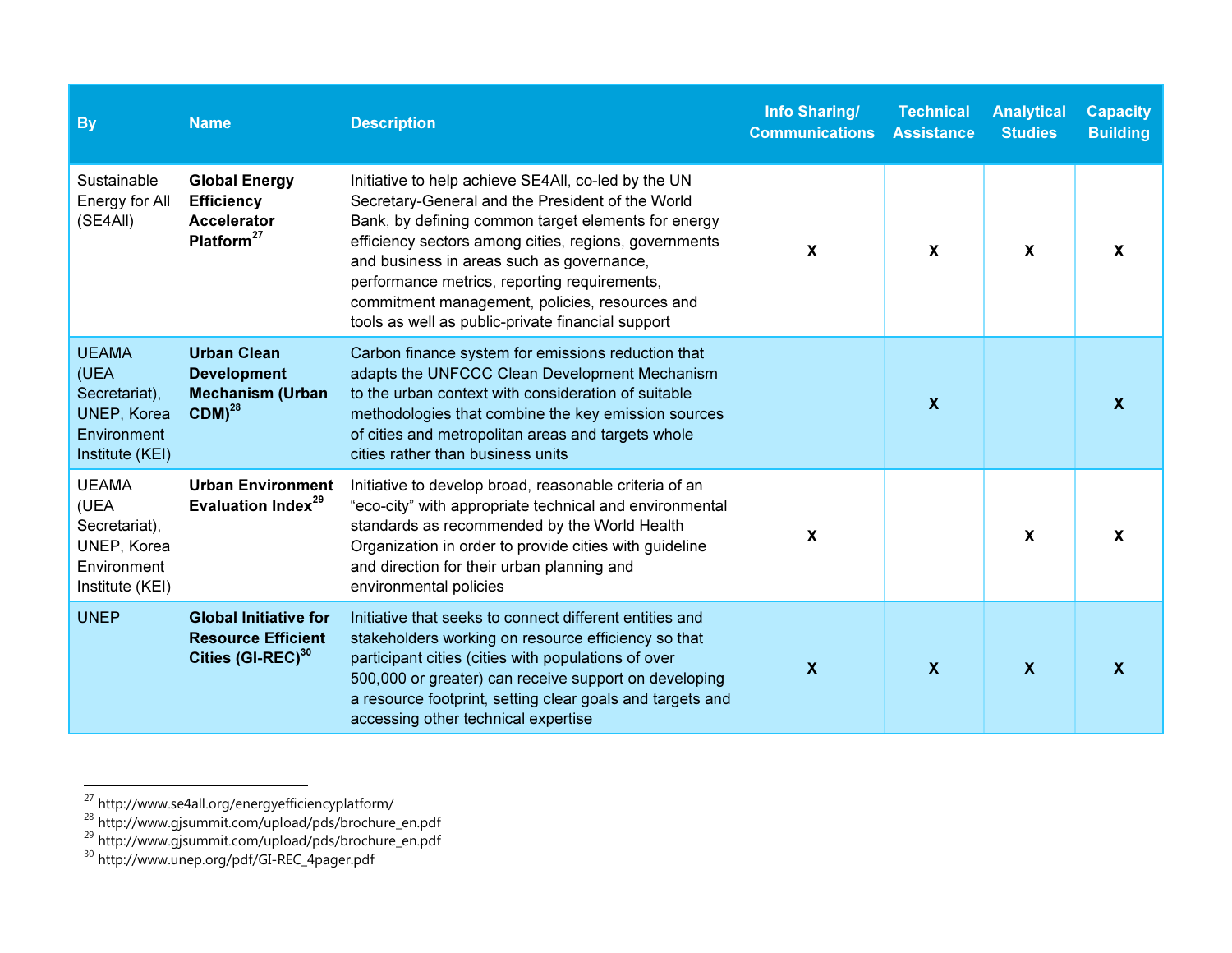| <b>By</b>                                             | <b>Name</b>                                                                                  | <b>Description</b>                                                                                                                                                                                                                                                                        | Info Sharing/<br><b>Communications</b> | <b>Technical</b><br><b>Assistance</b> | <b>Analytical</b><br><b>Studies</b> | <b>Capacity</b><br><b>Building</b> |
|-------------------------------------------------------|----------------------------------------------------------------------------------------------|-------------------------------------------------------------------------------------------------------------------------------------------------------------------------------------------------------------------------------------------------------------------------------------------|----------------------------------------|---------------------------------------|-------------------------------------|------------------------------------|
| <b>UNFCCC</b>                                         | <b>NAZCA (Non-State</b><br><b>Actor Zone for</b><br>Climate Action) <sup>31</sup>            | Initiative launched by the Peruvian Presidency of<br>COP20 alongside the Lima Paris Action Agenda to<br>showcase commitments to climate action by cities,<br>companies, subnational regions and investors in order<br>to provide strong momentum to the climate talks at<br>Paris in 2015 | X                                      |                                       |                                     |                                    |
| <b>UN-HABITAT</b>                                     | <b>Cities and Climate</b><br>Change Initiative <sup>32</sup>                                 | Initiative that seeks to enhance the preparedness and<br>mitigation activities of cities in developing and least<br>developed countries. Emphasizes good governance,<br>responsibility, leadership and practical initiatives for<br>local governments, communities and citizens           | $\mathbf{X}$                           |                                       |                                     |                                    |
| World Bank                                            | Low-Carbon,<br><b>Livable Cities (LC2)</b><br>Initiative <sup>33</sup>                       | Initiative that works with partners with focuses on<br>planning and financing of low carbon development                                                                                                                                                                                   |                                        | $\boldsymbol{\mathsf{X}}$             | $\boldsymbol{\mathsf{x}}$           |                                    |
| World<br><b>Resources</b><br>Institute,<br>C40, ICLEI | <b>Global Protocol for</b><br><b>Community-Scale</b><br><b>GHG Emissions</b><br>$(GPC)^{34}$ | Methodology that harmonizes greenhouse gas<br>emissions measurement and reporting processes for<br>cities and community-scale GHG emissions                                                                                                                                               | $\mathbf x$                            | $\boldsymbol{\mathsf{x}}$             |                                     |                                    |

<sup>&</sup>lt;sup>31</sup> http://www.climateaction.unfccc.int/about.aspx<br><sup>32</sup> http://www.unhabitat.org/urban-initiatives/initiatives-programmes/cities-and-climate-change-initiative/<br><sup>33</sup> http://www.worldbank.org/en/topic/urbandevelopment/brief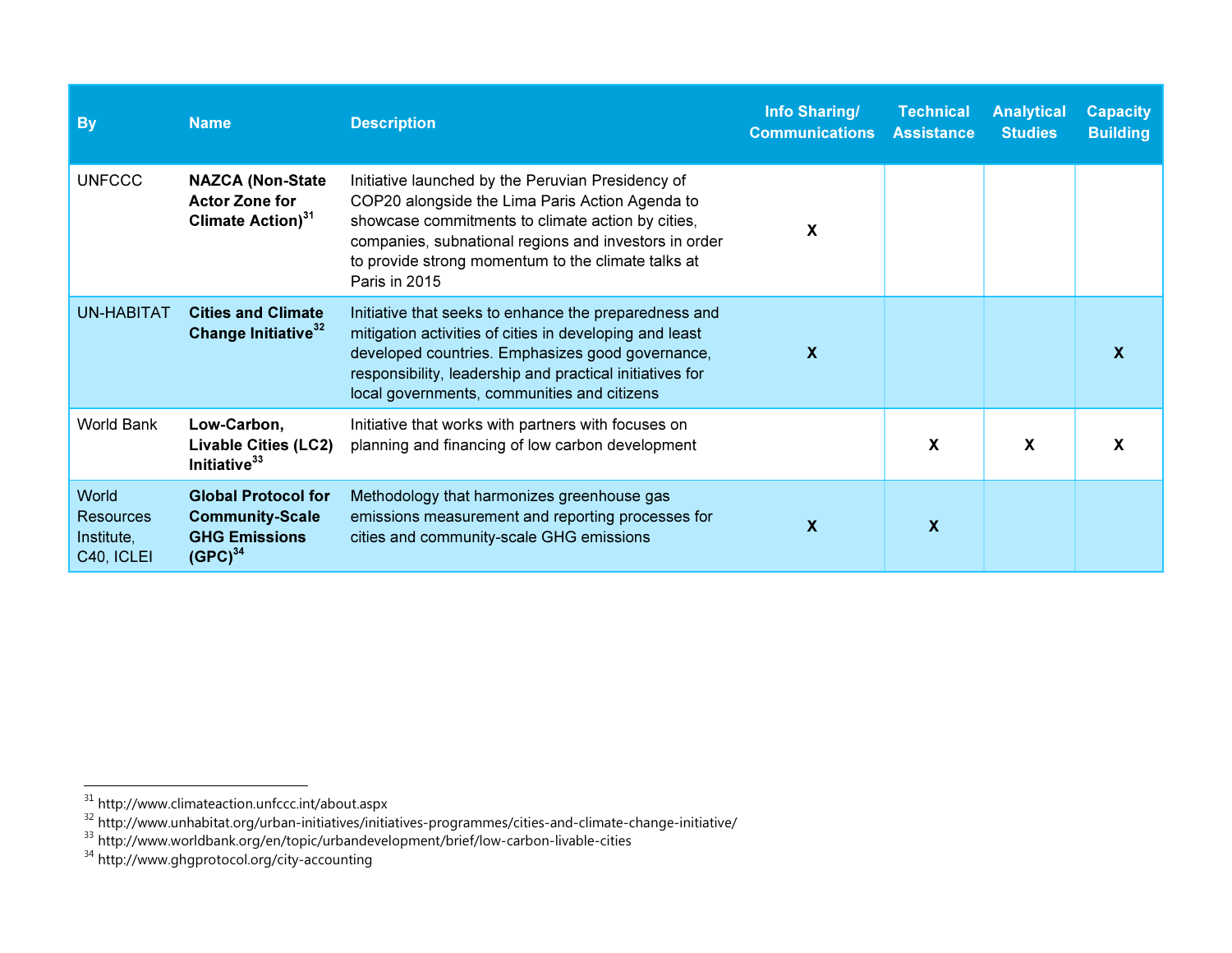### [Table A3] Selected City Networks at the Regional Level, Asia-Pacific

| <b>Name</b>                                                                               | <b>Type of Network</b>                                 | <b>Network Size</b>                                                                                  | <b>Thematic Focus</b>                                                                                                        | <b>Relevant Programmes</b>      |
|-------------------------------------------------------------------------------------------|--------------------------------------------------------|------------------------------------------------------------------------------------------------------|------------------------------------------------------------------------------------------------------------------------------|---------------------------------|
| <b>Asian Cities Climate</b><br><b>Change Resilience</b><br>Network (ACCCRN) <sup>35</sup> | Urban practitioners and<br><i>institutions</i>         | 449 individuals, 5<br><i>institutions</i><br>(Bangladesh, India,<br>Indonesia, Thailand,<br>Vietnam) | Climate action,<br>urban resilience,<br>best practices                                                                       |                                 |
| Asian Network of Major<br>Cities $21^{36}$                                                | Municipal governments                                  | 13 capital cities/<br>metropolitan areas<br>(13 countries)                                           | Urban planning,<br>sustainability, crisis<br>management                                                                      |                                 |
| CITYNET <sup>37</sup>                                                                     | <b>Municipal governments</b><br>and other stakeholders | 131 cities and<br><i>institutions</i><br>(19 countries)                                              | Climate resilience,<br>disaster risk<br>reduction,<br>infrastructure<br>development, joint<br>projects and best<br>practices | <b>Network of City Networks</b> |

<sup>&</sup>lt;sup>35</sup> http://acccrn.net/<br><sup>36</sup> http://www.anmc21.org/english/<br><sup>37</sup> http://citynet-ap.org/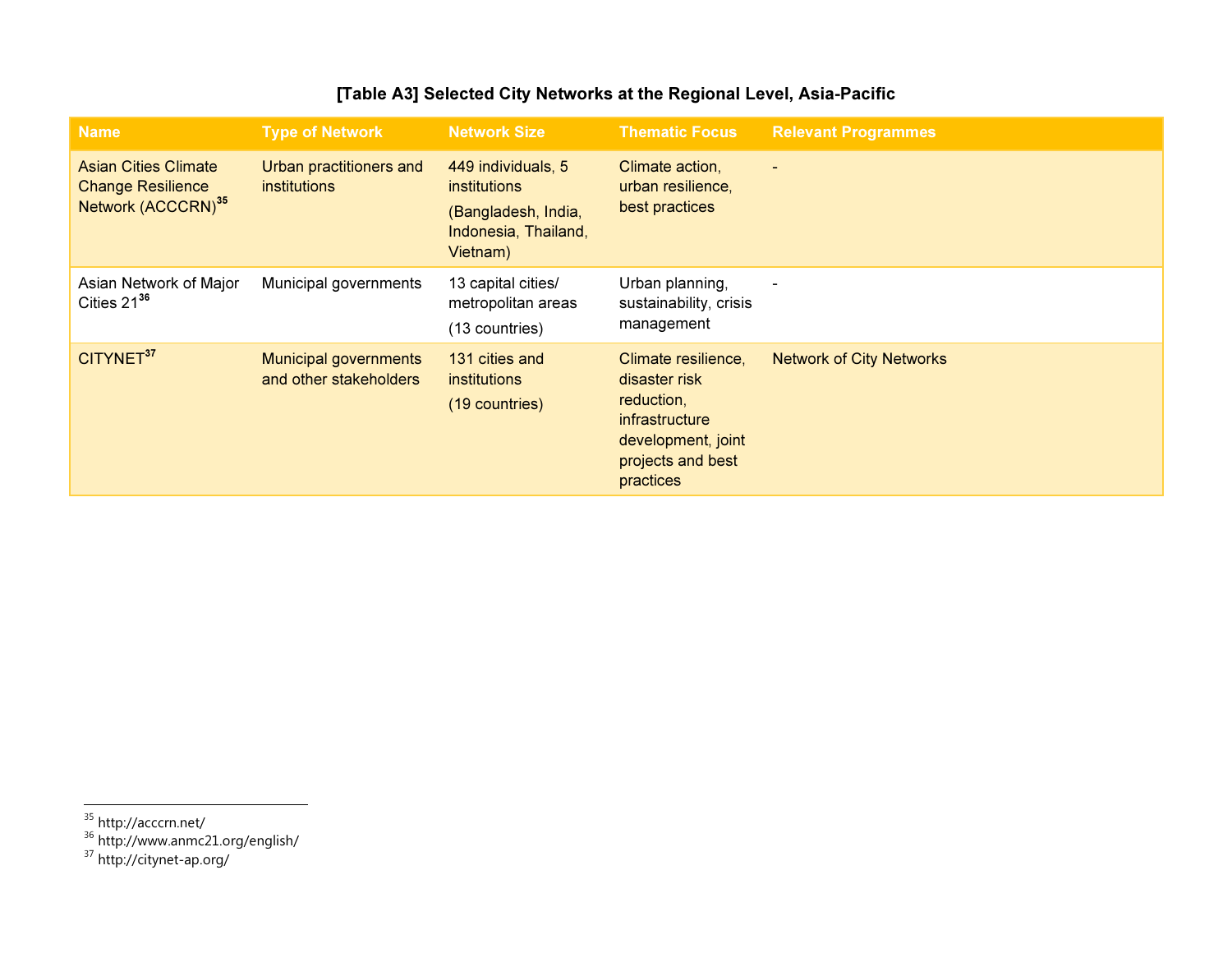| [Table A4] Selected City Programmes and Initiatives at the Regional Level, Asia-Pacific |  |  |  |
|-----------------------------------------------------------------------------------------|--|--|--|
|                                                                                         |  |  |  |

| <b>By</b>                                                 | <b>Name</b>                                                                                    | <b>Description</b>                                                                                                                                                                                                                                                   | Info Sharing/<br><b>Communications</b> | <b>Technical</b><br><b>Assistance</b> | <b>Analytical</b><br><b>Studies</b> | <b>Capacity</b><br><b>Building</b> |
|-----------------------------------------------------------|------------------------------------------------------------------------------------------------|----------------------------------------------------------------------------------------------------------------------------------------------------------------------------------------------------------------------------------------------------------------------|----------------------------------------|---------------------------------------|-------------------------------------|------------------------------------|
| Asian<br><b>Development</b><br>Bank, GIZ <sup>38</sup>    | <b>Cities</b><br><b>Development</b><br><b>Initiative for Asia</b><br>$(CDIA)^{39}$             | Regional initiative that cooperates with other<br>existing city networks and provides direct technical<br>assistance to cities and advisory support to link<br>medium-sized cities to finance for infrastructure<br>investments                                      | $\boldsymbol{\mathsf{X}}$              | $\boldsymbol{X}$                      | $\boldsymbol{X}$                    | $\boldsymbol{X}$                   |
| Asia-Pacific<br>Network for<br>Global Change<br>Research  | <b>Low Carbon</b><br><b>Initiatives (LCI)</b><br>Framework <sup>40</sup>                       | Supports regional research, capacity development<br>and networking activities related to low carbon<br>development through three approaches: regional-<br>based research activities, capacity building<br>activities, and communication and networking<br>activities | X                                      |                                       | X                                   | X                                  |
| CITYNET, Clean<br>Air Asia, CDIA                          | <b>Network of City</b><br>Networks <sup>41</sup>                                               | Initiative to compile and coordinate city networks<br>for the enhancement of collaboration among<br>networks in Asia to scale up their efforts and<br>efficiency                                                                                                     | X                                      |                                       |                                     |                                    |
| ICLEI Japan,<br>Ministry of the<br>Environment<br>(Japan) | <b>Asia Low-Carbon</b><br><b>Development</b><br><b>Collaboration</b><br>Platform <sup>42</sup> | Provides information to Asian government officials<br>and enterprises on Japanese low carbon,<br>environmental technologies; best practices via<br>Japanese consulting firms; and support programs<br>in line with the Joint Crediting Mechanism (JCM)               | X                                      | X                                     |                                     |                                    |

<sup>&</sup>lt;sup>38</sup> German Federal Ministry for Economic Cooperation and Development<br><sup>39</sup> http://cdia.asia/<br><sup>40</sup> http://www.apn-gcr.org/programmes-and-activities/focused-activities/low-carbon-initiatives-framework/<br><sup>41</sup> http://cleanairas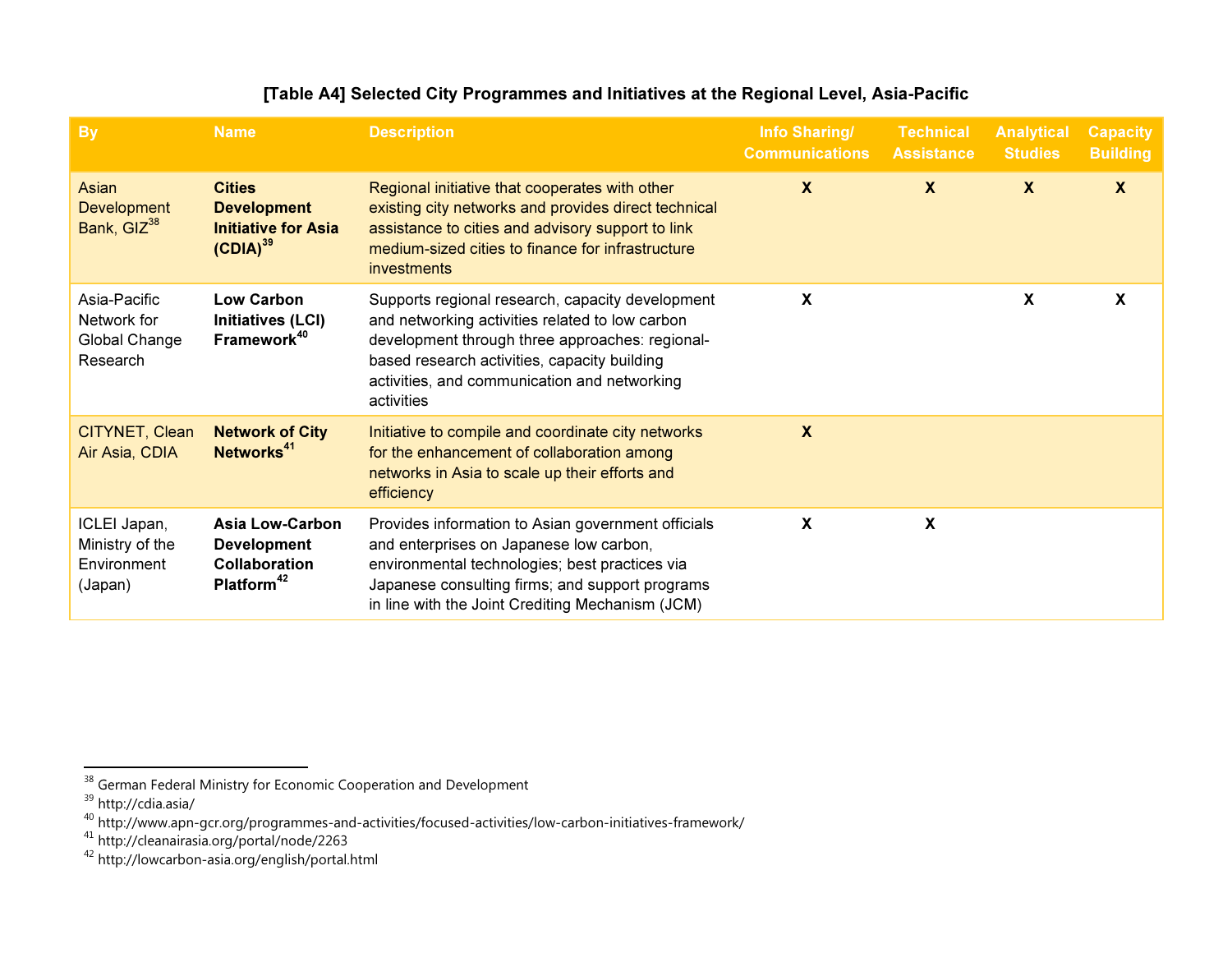| <b>By</b>                                                                                                                                             | <b>Name</b>                                                                                                                                                                               | <b>Description</b>                                                                                                                                                                                                                               | Info Sharing/<br><b>Communications</b> | <b>Technical</b><br><b>Assistance</b> | <b>Analytical</b><br><b>Studies</b> | <b>Capacity</b><br><b>Building</b> |
|-------------------------------------------------------------------------------------------------------------------------------------------------------|-------------------------------------------------------------------------------------------------------------------------------------------------------------------------------------------|--------------------------------------------------------------------------------------------------------------------------------------------------------------------------------------------------------------------------------------------------|----------------------------------------|---------------------------------------|-------------------------------------|------------------------------------|
| Institute for<br>Global<br>Environmental<br><b>Strategies</b><br>(IGES), National<br>Institute for<br>Environmental<br><b>Studies Japan</b><br>(NIES) | <b>International</b><br><b>Research Network</b><br>for Low Carbon<br><b>Societies (LCS-</b><br><b>RNET) and Low</b><br><b>Carbon Asia</b><br><b>Research Network</b><br>$(LoCARNet)^{43}$ | Aims to establish research capacity in the region<br>based on South-South-North cooperation and to<br>reflect research findings into actual policies through<br>enabling a sufficient amount of dialogue between<br>scientists and policy makers | X                                      |                                       | X                                   |                                    |
| UN-HABITAT,<br><b>UNEP</b>                                                                                                                            | <b>Sustainable Cities</b><br>Programme-Asia<br>$(SCP-Asia)^{44}$                                                                                                                          | Provides capacity-building and institutional<br>strengthening support based on the environmental<br>planning and management (EPM) process to some<br>66 demonstration cities and their national partners<br>in 10 cities in Asia                 | X                                      | X                                     | X                                   | X                                  |

<sup>&</sup>lt;sup>43</sup> http://lcs-rnet.org/<br><sup>44</sup> http://www.fukuoka.unhabitat.org/programmes/detail04\_03\_en.html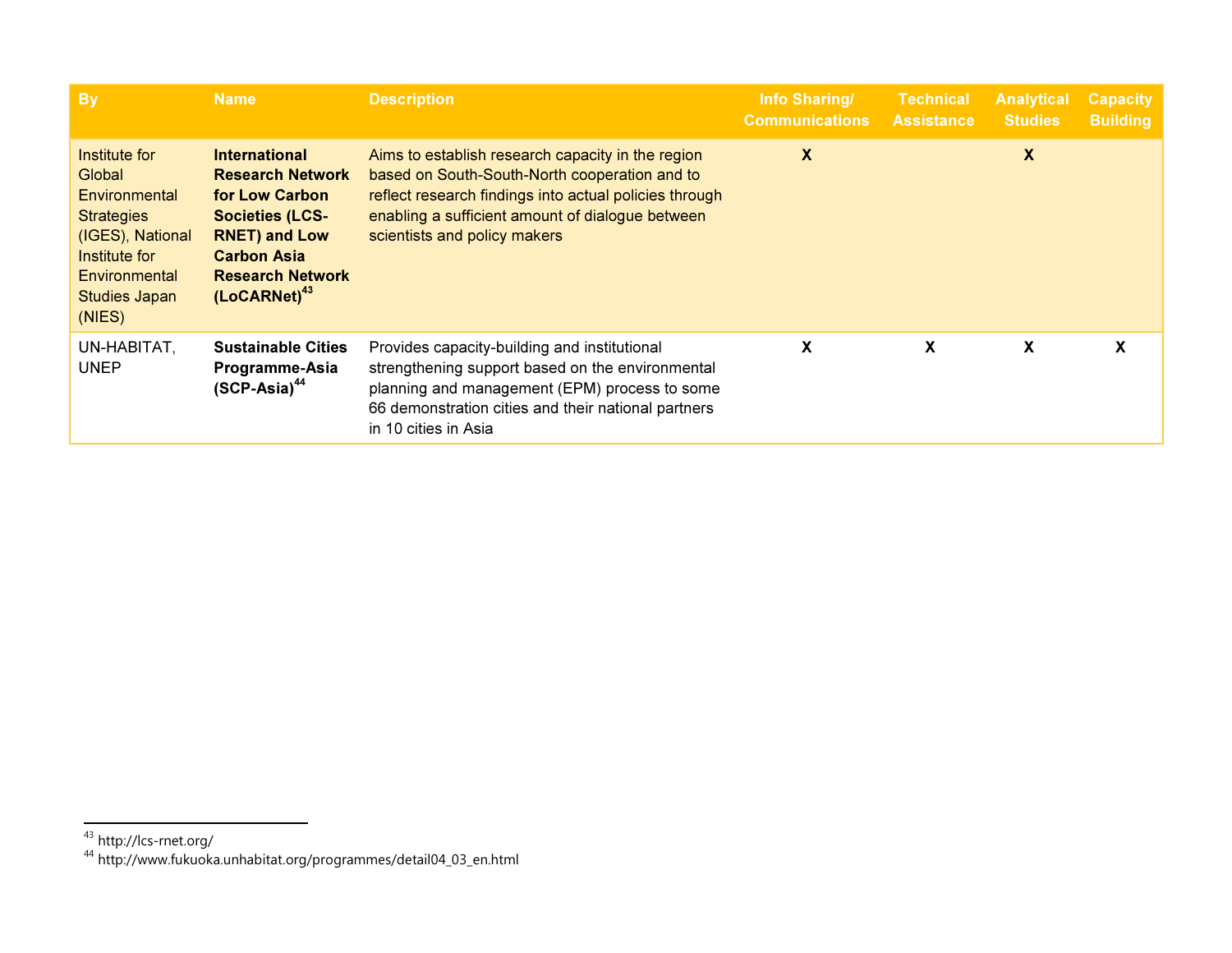| <b>Name</b>                                                                      | <b>Type of Network</b>                                                                  | <b>Network Size</b>                                                              | <b>Thematic Focus</b>                                                                                                                                                         | <b>Relevant Programmes</b>                                                              |
|----------------------------------------------------------------------------------|-----------------------------------------------------------------------------------------|----------------------------------------------------------------------------------|-------------------------------------------------------------------------------------------------------------------------------------------------------------------------------|-----------------------------------------------------------------------------------------|
| <b>Alliance in the Alps<sup>45</sup></b>                                         | <b>Municipal governments</b>                                                            | 265 municipalities<br>members<br>(7 Alpine countries)                            | Sustainable<br>development,<br>environmental<br>protection, best<br>practices                                                                                                 |                                                                                         |
| Alps-Adriatic-Alliance <sup>46</sup>                                             | Municipal governments<br>and other stakeholders                                         | 12 members (cities,<br>counties and regions)<br>(4 Alps-Adriatic<br>countries)   | Subregional<br>cooperation, joint<br>projects                                                                                                                                 |                                                                                         |
| <b>Climate Alliance<sup>47</sup></b>                                             | <b>Municipal governments</b><br>and other stakeholders                                  | 1711 members<br>(25 countries)                                                   | Climate action, GHG<br>emissions reduction,<br>energy and<br>transport, best<br>practices                                                                                     | Covenant of Mayors, Mayors Adapt,<br>CITIZENERGY, CITYnvest, SEAP_Alps,<br><b>TURAS</b> |
| <b>Council of European</b><br><b>Municipalities and Regions</b><br>$(CEMR)^{48}$ | National associations of<br>local and regional<br>governments and other<br>stakeholders | 60 member<br>associations (150,000<br>cities and regions)<br>(41 countries)      | Democracy and<br>citizenship, resource<br>efficiency and<br>environment.<br>regional cooperation<br>and partnership,<br>service provision,<br>economic and social<br>cohesion | Covenant of Mayors, Mayors Adapt,<br>CITYnvest                                          |
| <b>Energy Cities<sup>49</sup></b>                                                | <b>Municipal governments</b><br>and other stakeholders                                  | 1,000 cities and towns,<br>municipal companies<br>and agencies<br>(30 countries) | Sustainable energy,<br>joint projects and<br>best practices                                                                                                                   | <b>Covenant of Mayors, INFINITE Solutions</b>                                           |

### [Table A5] Selected City Networks at the Regional Level, Europe

<sup>&</sup>lt;sup>45</sup> http://alpenallianz.org/en/about-us<br><sup>46</sup> http://www.alps-adriatic-alliance.org/<br><sup>47</sup> http://www.climatealliance.org/<br><sup>48</sup> http://www.ccre.org/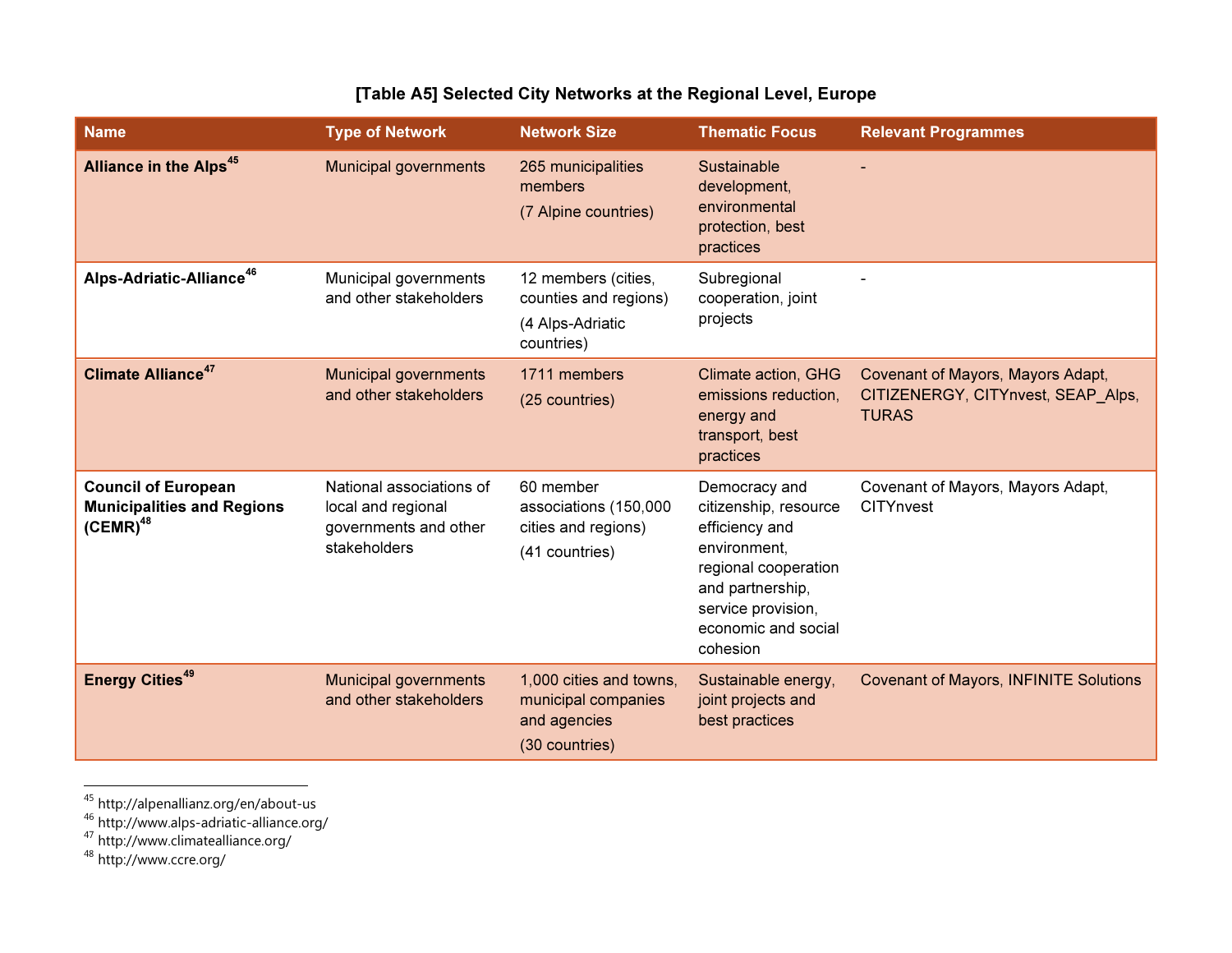| <b>Name</b>                                                                                                                       | <b>Type of Network</b>                          | <b>Network Size</b>                                                                            | <b>Thematic Focus</b>                                                                                                               | <b>Relevant Programmes</b>       |
|-----------------------------------------------------------------------------------------------------------------------------------|-------------------------------------------------|------------------------------------------------------------------------------------------------|-------------------------------------------------------------------------------------------------------------------------------------|----------------------------------|
| <b>EUROCITIES<sup>50</sup></b>                                                                                                    | Municipal governments<br>and other stakeholders | 135 member cities<br>(35 countries)                                                            | Culture, economy,<br>environment.<br>knowledge society,<br>mobility, social<br>affairs, cooperation                                 | Covenant of Mayors, Mayors Adapt |
| <b>European Federation of</b><br><b>Agencies and Regions for</b><br><b>Energy and the Environment</b><br>(FEDARENE) <sup>51</sup> | Local and regional<br>energy agencies           | 59 member agencies<br>and regions<br>(17 countries)                                            | Energy efficiency,<br>best practices                                                                                                | ManagEnergy                      |
| <b>METREX-the network of</b><br><b>European Metropolitan</b><br>Regions and Areas <sup>52</sup>                                   | Municipal governments<br>and other stakeholders | 50 metropolitan<br>regions and partners<br>(21 countries)                                      | Joint projects and<br>best practices                                                                                                |                                  |
| <b>Network of Associations of</b><br><b>Local Authorities of South-</b><br>East Europe <sup>53</sup>                              | National associations and<br>other stakeholders | 16 member<br>associations (9000<br>local authorities)<br>(12 South-East<br>European countries) | Urban planning,<br>solid waste and<br>water management,<br>sustainable tourism,<br>energy efficiency,<br>fiscal<br>decentralization |                                  |
| Union of the Baltic Cities <sup>54</sup>                                                                                          | Municipal governments                           | 90 cities<br>(10 Baltic Sea<br>countries)                                                      | Subregional<br>cooperation, joint<br>projects                                                                                       |                                  |

- 
- 
- <sup>49</sup> http://www.energy-cities.eu/<br><sup>50</sup> http://www.eurocities.eu/<br><sup>51</sup> http://www.fedarene.org/<br><sup>52</sup> http://www.eurometrex.org/ENT1/EN/<br><sup>54</sup> http://www.ubc.net/
- 
-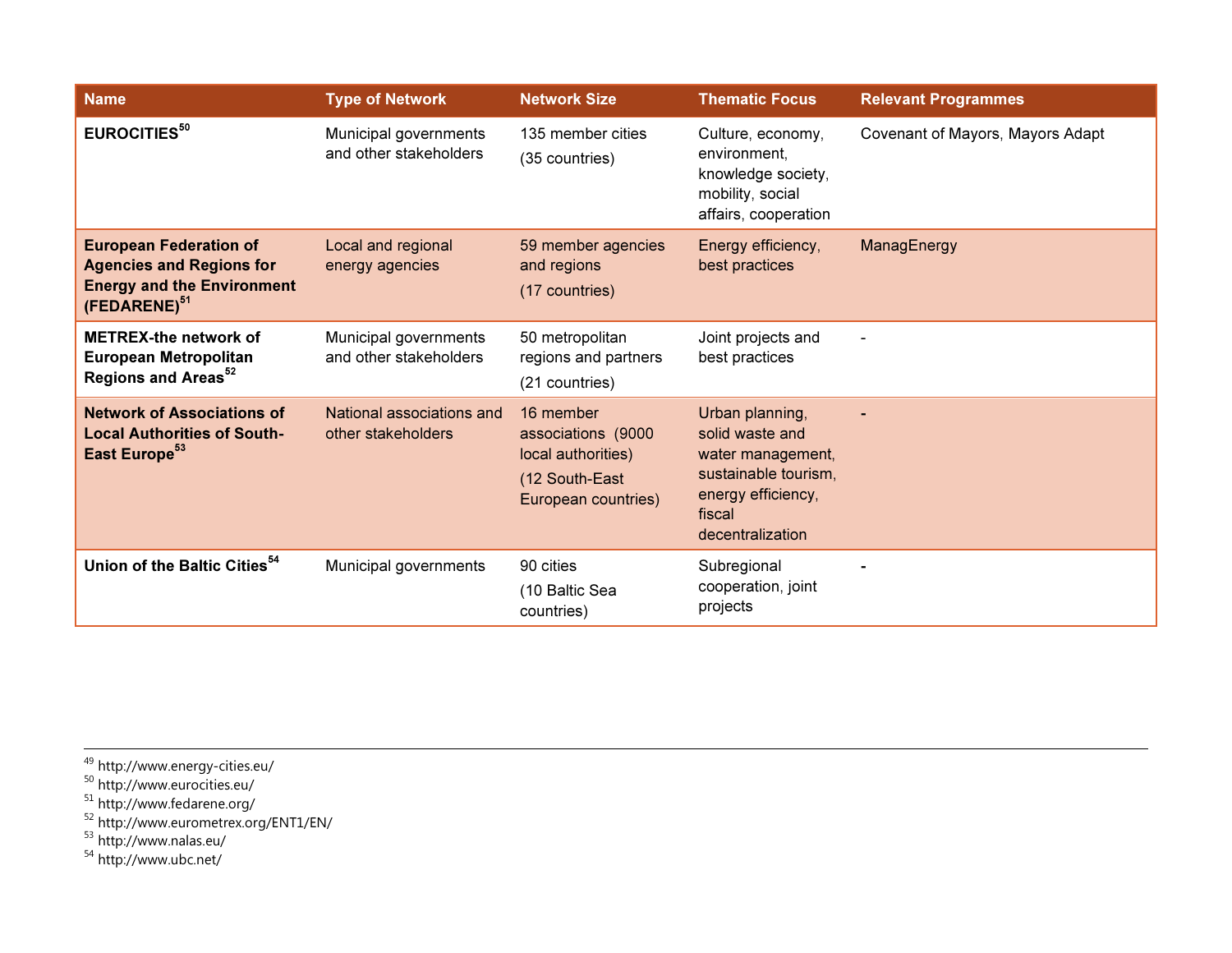| <b>By</b>                                                                   | <b>Name</b>                                                                                               | <b>Description</b>                                                                                                                                                                                                                                                                                                                                                            | Info Sharing/<br><b>Communications</b> | <b>Technical</b><br><b>Assistance</b> | <b>Analytical</b><br><b>Studies</b> | <b>Capacity</b><br><b>Building</b> |
|-----------------------------------------------------------------------------|-----------------------------------------------------------------------------------------------------------|-------------------------------------------------------------------------------------------------------------------------------------------------------------------------------------------------------------------------------------------------------------------------------------------------------------------------------------------------------------------------------|----------------------------------------|---------------------------------------|-------------------------------------|------------------------------------|
| Climate<br>Alliance,<br><b>CEMR</b>                                         | CITYnvest <sup>55</sup>                                                                                   | Programme for supporting local and regional<br>stakeholders in identifying innovative financing<br>solutions for energy efficiency renovation in public<br>buildings through local capacity building, training<br>sessions and workshops and 3 pilot projects                                                                                                                 | $\mathsf{X}$                           | $\boldsymbol{X}$                      | $\boldsymbol{X}$                    | $\boldsymbol{X}$                   |
| Climate<br>Alliance,<br>Metropolitan<br>City of Torino,<br>multiple parties | <b>Sustainable</b><br><b>Energy Action</b><br>Plans (SEAP)<br>Alps <sup>56</sup>                          | Programme for promoting energy planning at the<br>local level by sharing a common methodology among<br>participants with a special emphasis on mitigation and<br>adaptation measures and capacity building in the<br>Alps                                                                                                                                                     | $\boldsymbol{\mathsf{X}}$              |                                       |                                     | X                                  |
| Climate<br>Alliance,<br>multiple<br>parties,<br>research<br>institutions    | <b>Transitioning</b><br>towards Urban<br><b>Resilience and</b><br><b>Sustainability</b><br>$(TURAS)^{57}$ | Initiative for enhancing climate change-related urban<br>resilience and sustainability in 12 participating urban<br>regions by bringing together local authorities, small<br>and medium-sized enterprises and academic<br>institutions that will collectively develop new visions,<br>strategies, spatial scenarios and guidance tools                                        | $\boldsymbol{X}$                       |                                       | $\boldsymbol{X}$                    | $\boldsymbol{X}$                   |
| European<br>Commission<br>DG Energy,<br>multiple parties                    | <b>Covenant of</b><br>Mayors <sup>58</sup>                                                                | Mainstream European movement involving local and<br>regional authorities (currently with 6,455 signatories),<br>voluntarily committing to energy efficiency and use of<br>renewable energy sources on their territories, and<br>committing to meet and exceed the EU 20% CO <sub>2</sub><br>reduction objective by 2020 through individual<br>Sustainable Energy Action Plans | $\boldsymbol{\mathsf{X}}$              |                                       |                                     | X                                  |

### [Table A6] Selected City Programmes and Initiatives at the Regional Level, Europe

<sup>&</sup>lt;sup>55</sup> http://www.ccre.org/en/activites/view/39<br><sup>56</sup> http://seap-alps.eu/hp2/Home.htm<br><sup>57</sup> http://www.turas-cities.org/<br><sup>58</sup> http://www.covenantofmayors.eu/index\_en.html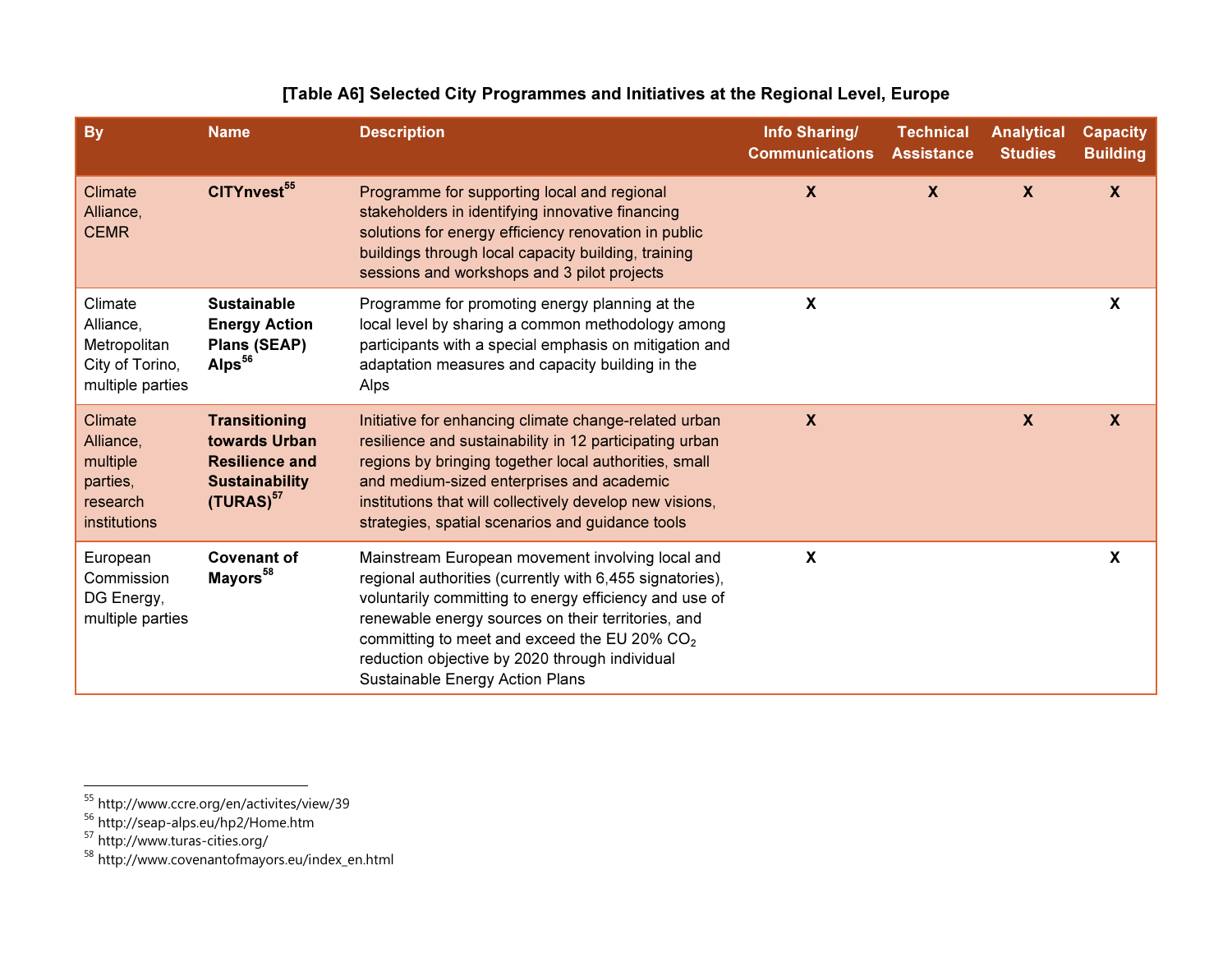| <b>By</b>                                                                                                        | <b>Name</b>                                                                                                                  | <b>Description</b>                                                                                                                                                                                                                                                                                                                                                 | Info Sharing/<br><b>Communications</b> | <b>Technical</b><br><b>Assistance</b> | <b>Analytical</b><br><b>Studies</b> | <b>Capacity</b><br><b>Building</b> |
|------------------------------------------------------------------------------------------------------------------|------------------------------------------------------------------------------------------------------------------------------|--------------------------------------------------------------------------------------------------------------------------------------------------------------------------------------------------------------------------------------------------------------------------------------------------------------------------------------------------------------------|----------------------------------------|---------------------------------------|-------------------------------------|------------------------------------|
| European<br>Commission,<br>Covenant of<br>Mayors,<br>multiple parties                                            | Mayors Adapt <sup>59</sup>                                                                                                   | Initiative for engaging cities in taking action to adapt<br>to climate change, in which cities signed up (currently<br>121) commit to contributing to the EU Adaptation<br>Strategy by developing a comprehensive local<br>adaptation strategy or integrating climate change<br>adaptation into relevant existing plans                                            | $\boldsymbol{X}$                       |                                       |                                     | $\boldsymbol{X}$                   |
| European<br>Commission<br><b>DG CLIMA</b>                                                                        | Climate Adapt <sup>60</sup>                                                                                                  | Platform for users (countries, regions and towns) to<br>access and share data and information on climate<br>action, transnational adaptation strategies and<br>options and tools that support adaptation planning                                                                                                                                                  | $\boldsymbol{\mathsf{X}}$              |                                       |                                     |                                    |
| European<br>Commission<br>Intelligent<br><b>Energy Europe</b><br>(IEE), Climate<br>Alliance,<br>multiple parties | CITIZENERGY <sup>61</sup>                                                                                                    | Regional crowdfunding platform for renewable energy<br>that promotes the European-wide transfer of business<br>models and helps finance renewable energy projects<br>while identifying barriers to citizen investment; plans<br>to pilot 6 new renewable projects in 6 European<br>countries by 2017                                                               |                                        | $\mathbf{X}$                          | $\mathbf{x}$                        | $\mathbf{X}$                       |
| European<br>Commission<br>Intelligent<br><b>Energy Europe</b><br>(IEE), Energy<br><b>Cities</b>                  | <b>Innovative</b><br><b>Financing for</b><br><b>Local Sustainable</b><br><b>Energy (INFINITE)</b><br>Solutions <sup>62</sup> | Programme that carries out peer coaching activities<br>aimed at developing the financial expertise of local<br>staff and at replicating two proved financial schemes<br>from Stuttgart, Germany, and Delft, Netherlands, in 9<br>different cities (4 cities focused on creating a<br>revolving fund linked to internal contracting and 5<br>focused on soft loans) | $\mathbf{x}$                           | $\boldsymbol{\mathsf{X}}$             | $\boldsymbol{\mathsf{X}}$           | $\boldsymbol{X}$                   |

<sup>&</sup>lt;sup>59</sup> http://mayors-adapt.eu/<br><sup>60</sup> http://climate-adapt.eea.europa.eu/cities<br><sup>61</sup> http://citizenergy.eu/citizenergy/site/project?e=e7s1<br><sup>62</sup> http://www.energy-cities.eu/spip.php?page=infinitesolutions\_en